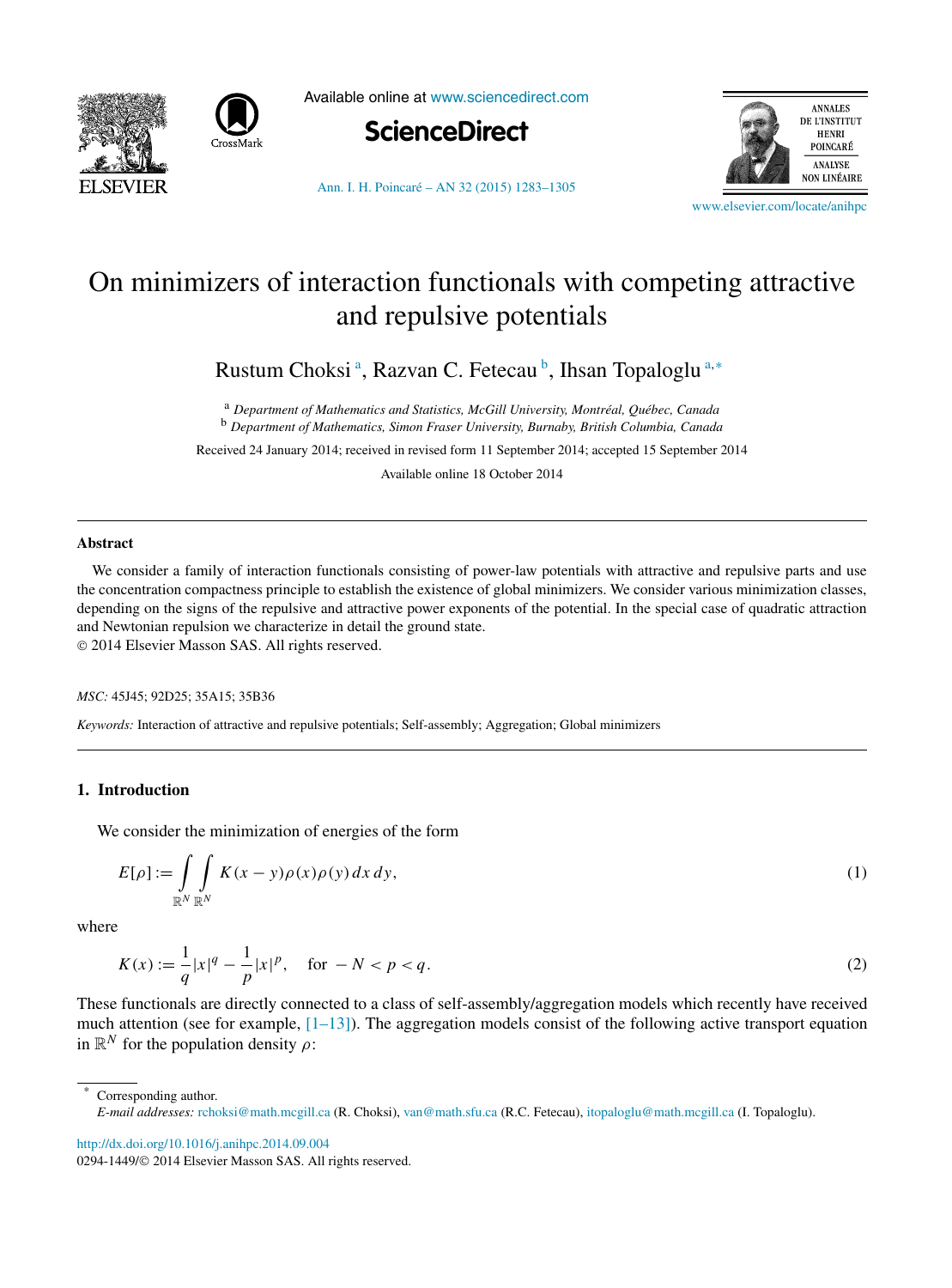<span id="page-1-0"></span>

Fig. 1. Generic examples of *K* for various values of *p* and *q*.

$$
\rho_t + \nabla \cdot (\rho \mathbf{v}) = 0, \quad \mathbf{v} = -\nabla K * \rho,
$$
\n<sup>(3)</sup>

where *K* represents the interaction potential and ∗ denotes spatial convolution. This partial differential equation is the gradient flow of the energy  $(1)$  with respect to the 2-Wasserstein metric [\[14,15\].](#page-21-0) Indeed, the evolution equation (3) can be written in the form

$$
\partial_t \rho = \nabla \cdot \bigg(\rho \nabla \frac{\delta E[\rho]}{\delta \rho}\bigg),\,
$$

which is the standard form for the 2-Wasserstein gradient flow  $[14]$  of the energy [\(1\).](#page-0-0)

Model (3) appears in the study of many phenomena, including biological swarms  $[11,12]$ , granular media  $[1,13]$ , self-assembly of nanoparticles  $[7,8]$  and molecular dynamics simulations of matter  $[16]$ . The study of solutions to  $(3)$ (well-posedness, finite or infinite time blow-up, long-time behavior) has been a very active area of research during the past decade [\[2–5,10\].](#page-20-0) It is important to note that the analysis and behavior of solutions to (3) depend essentially on the properties of the potential *K*. In the context of biological swarms, *K* incorporates social interactions (attraction and repulsion) between group individuals. Potentials which are attractive in nature typically lead to blow-up [\[2,9\],](#page-20-0) while attractive–repulsive potentials may generate finite-size, confined aggregations [\[6,10\].](#page-20-0)

By inspecting the equation for **v** in (3) one notes that the nature of a symmetric potential  $K(x) = K(|x|)$  is dictated by the sign of its derivative ( $K' > 0$  corresponds to attraction and  $K' < 0$  to repulsion). Hence, for *K* given by [\(2\),](#page-0-0) the exponent *q* refers to attraction and *p* to repulsion (*p* and *q* can be of any sign). The condition  $q > p$  is needed to ensure that the potential is repulsive at short ranges and attractive in the far field – see Figs.  $1(a)-1(c)$  for a generic illustration of *K* with  $p < 0$  and Fig. 1(d) for an example of *K* with  $p > 0$ . Note that in the regime  $p < 0$  when *q* ≥ 1, the potential *K* is positive, convex and  $K \to \infty$  as  $|x| \to \infty$  whereas when  $0 < q < 1$ , *K* is still positive and grows indefinitely with |*x*|; however, it is not convex. Finally for  $-N < q < 0$ , *K* becomes negative, approaches 0 as  $|x| \to \infty$  and is not convex.

Potentials in power-law form have been frequently considered in the recent literature on the aggregation model (3) [17,18,6,19,20]. As shown in these works, the delicate balance between attraction and repulsion often leads to complex equilibrium configurations, supported on sets of various dimensions. Indeed, a simple particle model simulation in two dimensions shows accumulation of the density in different states depending on the powers of the interaction potential *K* (see [Figs. 2 and](#page-2-0) 3). The dimensionality of local minimizers of  $(1)$  with *K* given by  $(2)$  was recently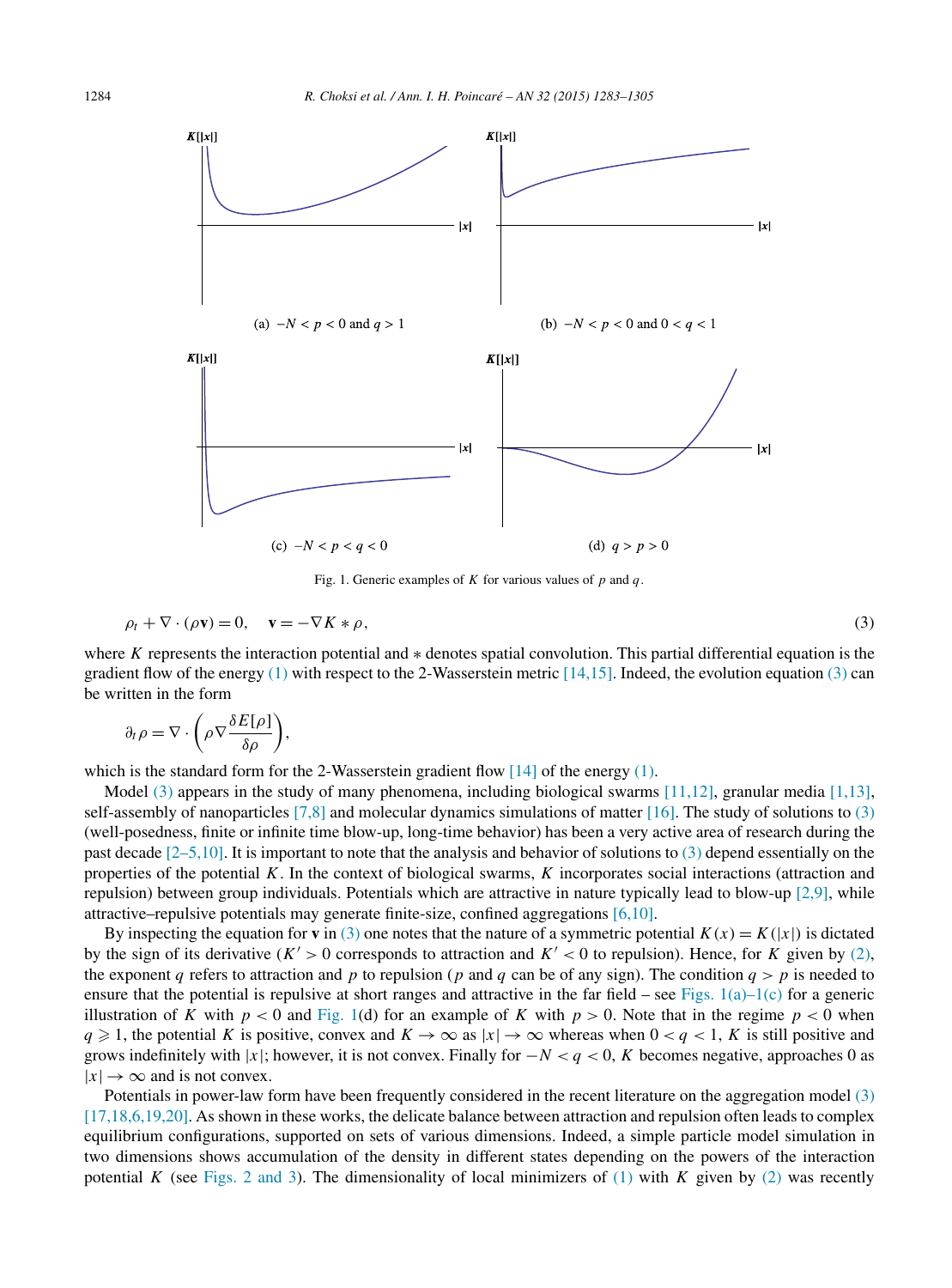<span id="page-2-0"></span>

Fig. 2. 2D particle model simulations in the regime *p <* 0. In 2D, the Newtonian repulsion is given by −log |*x*| and below Newtonian repulsion corresponds to  $-2 < p < 0$  (see also [Remark 3.5\)](#page-15-0).



Fig. 3. 2D particle model simulations in the regime  $q > p > 0$ .

investigated in [\[21\].](#page-21-0) The repulsion exponent *p* in [\[21\]](#page-21-0) is restricted to be above the Newtonian singularity, i.e.,  $p >$  $2 - N$ .

A significant number of recent works exploited the gradient flow structure in the particle (individual-based) model associated to [\(3\).](#page-1-0) Specifically, the PDE model [\(3\)](#page-1-0) can be regarded as the continuum limit of the following particle model describing the pairwise interaction of *M* particles in  $\mathbb{R}^N$  [\[22\]:](#page-21-0)

$$
\frac{dX_i}{dt} = -\frac{1}{M} \sum_{\substack{j=1 \ j \neq i}}^{M} \nabla K(X_i - X_j), \quad i = 1...M,
$$
\n(4)

where  $X_i(t)$  represents the spatial location of the *i*-th individual at time *t*. The particle model (4) is the gradient flow of the interaction energy which is the discrete version of  $(1)$  [19]. It has been shown that simple choices of interaction potentials in (4) can lead to very diverse and complex equilibrium solutions (e.g., disks, rings and annular regions in 2D, balls, spheres and soccer balls in 3D) [\[6,19,20\].](#page-20-0)

By staying entirely at the continuum level (that is, working with [\(3\)](#page-1-0) without resorting to the particle system (4)) it is more difficult to identify equilibria. There are only a few works in this direction. In  $[18,6]$  the authors study equilibrium solutions to [\(3\)](#page-1-0) which are supported in a ball, while in [\[17\]](#page-21-0) the focus is equilibria that are uniformly distributed on spherical shells. Such equilibria, along with those revealed by simulations of the discrete model, constitute the main motivation for this work. In this article, we directly study the problem from the variational point of view, i.e., minimizers of the nonlocal energy  $(1)$ . In particular, we show the existence of a global minimizer of  $(1)$  over the classes of uniformly bounded functions (for  $p < 0$  and  $q > 0$ ), radially symmetric and uniformly bounded functions (for  $p < 0$  and  $q < 0$ ), and probability measures (for  $p > 0$ ). We address and motivate the assumptions of radial symmetry and uniform boundedness in the summary below (see Section [2](#page-4-0) and [Remark 3.6\)](#page-15-0). Also, most of the previous works referenced above consider power-law potentials where the repulsion-power is assumed to be above Newtonian, that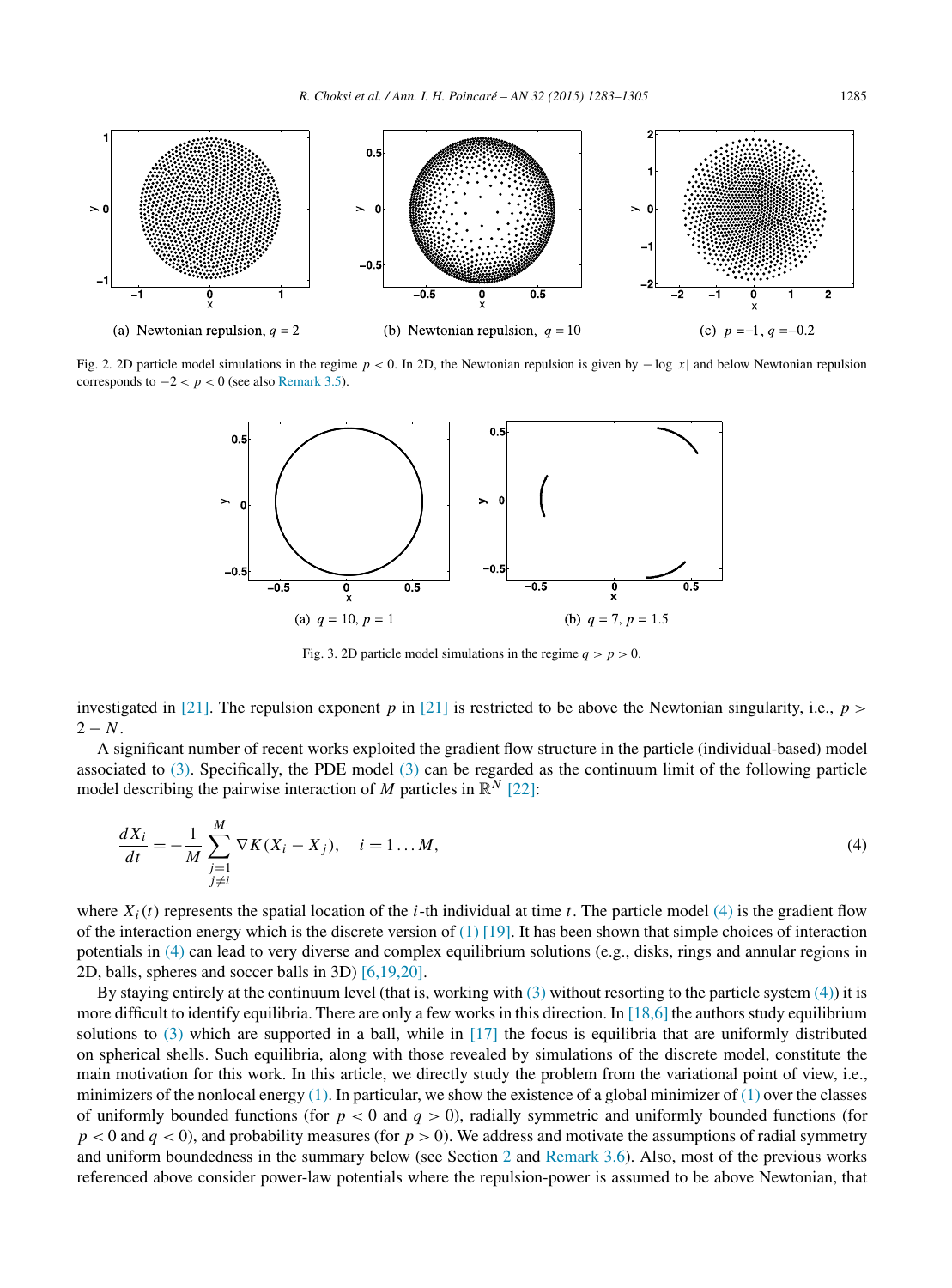<span id="page-3-0"></span>is,  $p \geq 2 - N$ . However, in our results we only need integrability at the origin, and consequently, p can take values in the larger range  $p > -N$ .

Here we also would like to note that during the review process of this manuscript we noticed that the radial symmetry and uniform boundedness assumption have been relaxed in the recent preprints [\[23,24\]](#page-21-0) in certain regimes of *p* and *q*-values of power-law potentials whereas the results in [\[25,26\]](#page-21-0) extend our existence results to more general potentials.

We conclude the introduction with two remarks concerning related problems.

**Remark 1.1** *(Repulsion via Nonlinear Diffusion).* A model related to [\(3\)](#page-1-0) considers an interaction kernel which is purely attractive and incorporates repulsive interactions through nonlinear diffusion. This model reads

$$
\rho_t + \nabla \cdot (\rho \mathbf{v}) = \Delta \rho^m, \quad \mathbf{v} = -\nabla K * \rho,
$$
\n<sup>(5)</sup>

where *K* is purely *attractive* and  $m > 1$  is a real exponent (cf.  $[27–34]$ ). Here the associated energy functional is given by

$$
E_{\rm nld}[\rho] := \frac{1}{2} \int \int K(x - y) \rho(x) \rho(y) dx dy + \frac{1}{m-1} \int \rho^m(x) dx.
$$

Using Lions' concentration compactness lemma, a proof of global existence for this functional was given in [\[35\].](#page-21-0) A detailed study of steady state solutions of (5) in one dimension is given in [\[33,34\].](#page-21-0) Note that these results do not need a uniform  $L^{\infty}$ -bound on the admissible densities as the energy  $E_{\text{nld}}$  controls some  $L^s$ -norm of the density function  $\rho$ . Also, since the interaction term in the energy *E*nld is purely attractive, using symmetric decreasing rearrangement type arguments one sees that the minimizers have to be radially symmetric.

Similar energies also appear in astrophysics and quantum mechanics and have been extensively studied [\[36–38\].](#page-21-0) In fact, in the seminal paper of Lions [\[38\]](#page-21-0) wherein he introduces the concentration compactness lemma, a direct application is the existence of minimizers to a class of these *L*<sup>1</sup> minimization problems. Many of the arguments in our present article follow his application.

**Remark 1.2** *(Thomas–Fermi–Dirac–von Weizsäcker Functionals and the Nonlocal Isoperimetric Problem).* Many other functions with interacting attractive and repulsive components have been studied, for example the Thomas– Fermi–Dirac–von Weizsäcker functional in mathematical physics [\[39–42\].](#page-21-0) Recently, a binary *nonlocal isoperimetric functional* appeared in connection with the modeling of self-assembly of diblock copolymers [\[43–45\].](#page-21-0) Existence and non-existence results have been presented in  $[46–48,42]$ . In dimension  $N = 3$ , the functional has a Newtonian repul-sive component as in [\(1\)](#page-0-0) with  $p = -1$ . However, the attractive component does not come from an interaction term but rather by adding a higher-order regularization. Precisely, for *m >* 0, the nonlocal isoperimetric problem is to minimize

$$
E_{\text{nlip}}[\rho] := \int_{\mathbb{R}^3} |\nabla \rho| + \int_{\mathbb{R}^3} \int_{\mathbb{R}^3} \frac{\rho(x)\rho(y)}{4\pi |x - y|} dx dy
$$

over

$$
\rho \in BV\big(\mathbb{R}^3, \{0, 1\}\big) \quad \text{with} \int_{\mathbb{R}^3} \rho = m.
$$

Since admissible densities  $\rho$  are characteristic functions, the first term in the energy is simply the perimeter of the support. Not only is there a competition between the two terms in *E*nlip but they are in *direct competition* in the following sense: balls are *best* (least energy) for the first (attractive) term and *worst* (greatest energy) for the second (repulsive) term. The latter point has an interesting history. Poincaré [\[49\]](#page-21-0) considered the problem of determining the equilibrium shapes of a fluid body of mass *m*. In simplified form, this amounts to minimizing the total potential energy of the region of fluid  $E \subset \mathbb{R}^3$ 

$$
\int\limits_E \int\limits_E -\frac{1}{C\,|x-y|}\,dx\,dy,
$$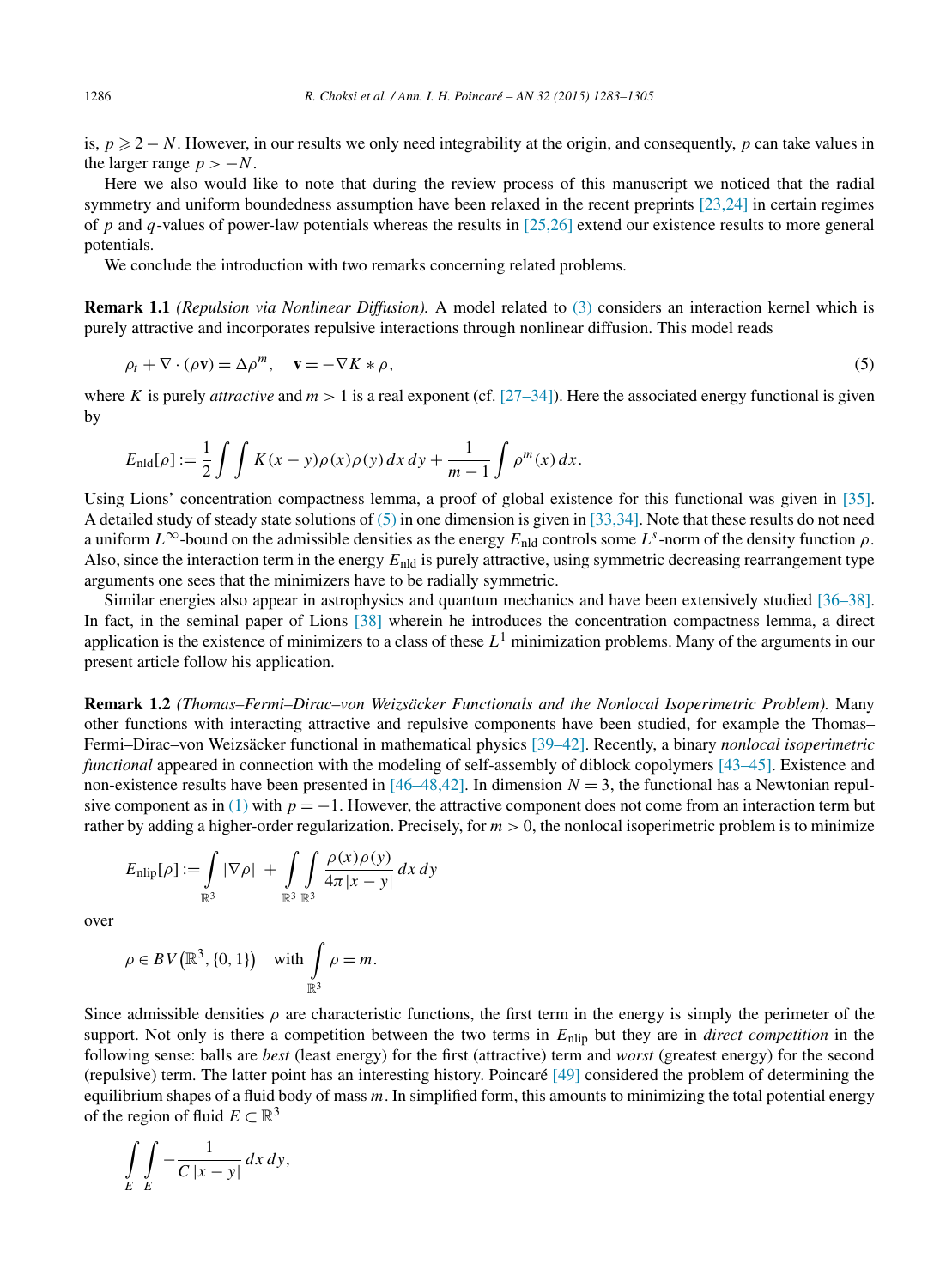<span id="page-4-0"></span>where  $-(C|x - y|)^{-1}$  (*C* > 0) is the potential resulting from the gravitational attraction between two points *x* and *y* in the fluid. Poincaré showed that, under some smoothness assumptions, a body has the lowest energy if and only if it is a ball. It was not until almost a century later that the essential details were sorted via the rearrangement ideas of Steiner for the isoperimetric inequality. These ideas are captured in the *Riesz Rearrangement Inequality* and its development (cf. [\[50,51\]\)](#page-21-0).

In  $[43,44]$ , it was conjectured that there exists a critical mass  $m_0$  below which, a unique minimizer of  $E_{\text{nlip}}$  exists and is the characteristic function of a ball, and above which, the minimizer fails to exist because of "mass" escaping to infinity. Note this is in stark contrast to minimizers of [\(1\).](#page-0-0) The non-existence for sufficiently large *m* has recently been proved in [\[42\].](#page-21-0) Existence of a radially symmetric minimizer (i.e. a ball) for *m* sufficiently small has recently been proved in [\[46,48\].](#page-21-0) Whether or not balls are the *only* minimizers remains open.

# **2. Statements of our results**

In this section we state and summarize our main results, placing them in the context of other recent work.

## *2.1. Existence of global minimizers*

We consider the existence of minimizers in two separate cases:  $p < 0$  and  $p > 0$ .

*Negative power repulsion p <* 0 [Figs. 2\(](#page-2-0)a)–(c) show examples of particle simulations for interaction potentials that consist of Newtonian repulsion<sup>1</sup> and an attraction component with various powers q. In the case of negative p, similar simulations show that particles do not accumulate on lower-dimensional sets. For example, in [\[6\],](#page-20-0) the time-dependent density  $\rho(\cdot, t)$  is shown to be uniformly bounded in  $L^{\infty}$  for all  $t > 0$  provided the initial condition  $\rho_0$  is in  $L^{\infty}$ . Also in [\[21\],](#page-21-0) the authors prove that for any *N* and  $2 - N < p < 0$ , minimizers do not accumulate on a set of dimension less than 2 − *p* and point out that they never observed minimizers with support of non-integer Hausdorff dimension. This means that when  $N = 3$  the minimizers are indeed functions; however, for  $N > 3$  the result is weaker and only gives a lower bound. Nonetheless, for *p <* 0, we expect that minimizers exist in the space of density *functions* (and not measures). As a matter of fact, we immediately see that a Dirac delta integrated against an interaction potential  $1/|x|^a$  with  $0 < a < N$  cannot be a minimizer of the energy (6). However, with only an  $L^1$ -bound on the density, accumulation along a set of Hausdorff dimension less than *N* is a possibility – in fact as we discuss below, such possibilities are indeed generic when  $p > 0$ . For  $p < 0$ , even though there might be some minor symmetry defects depending on the choice of number of particles, the simulations with random initial data suggest that the steady states are radially symmetric.

We thus consider the minimization of the energy *E* in the class of radially symmetric, uniformly bounded densities when the attraction-power  $q$  is negative. However, we relax the radial symmetry assumption for positive exponents *q >* 0. To this end, for *p <* 0 we take our admissible class of densities *ρ* as the space of non-negative, uniformly bounded  $L<sup>1</sup>$  functions with fixed mass *m* when  $q > 0$ , and as the space of non-negative, radially symmetric, uniformly bounded *L*<sup>1</sup> functions with fixed mass *m* when  $q < 0$ . That is, for  $-N < p < 0$ ,  $q > p$ ,  $m > 0$  and  $M > 0$ , we consider the following variational problem:

minimize 
$$
E(\rho) = \int_{\mathbb{R}^N} \int_{\mathbb{R}^N} \left( \frac{1}{q} |x - y|^q - \frac{1}{p} |x - y|^p \right) \rho(x) \rho(y) dx dy
$$
 (6)

over

$$
\mathcal{A} := \left\{ \rho \in L^1(\mathbb{R}^N) \cap L^\infty(\mathbb{R}^N) : \rho \geqslant 0, \ \|\rho\|_{L^\infty} \leqslant M, \text{ and } \int_{\mathbb{R}^N} \rho(x) \, dx = m \right\} \tag{7}
$$

when  $q > 0$ ; and over

<sup>&</sup>lt;sup>1</sup> In  $\mathbb{R}^N$ , the Newtonian potential is given by the repulsive part of [\(2\)](#page-0-0) with  $p = 2 - N$ . For 2D particle simulations we use  $-\log |x|$  as the Newtonian repulsion. See [Remark 3.5](#page-15-0) for details.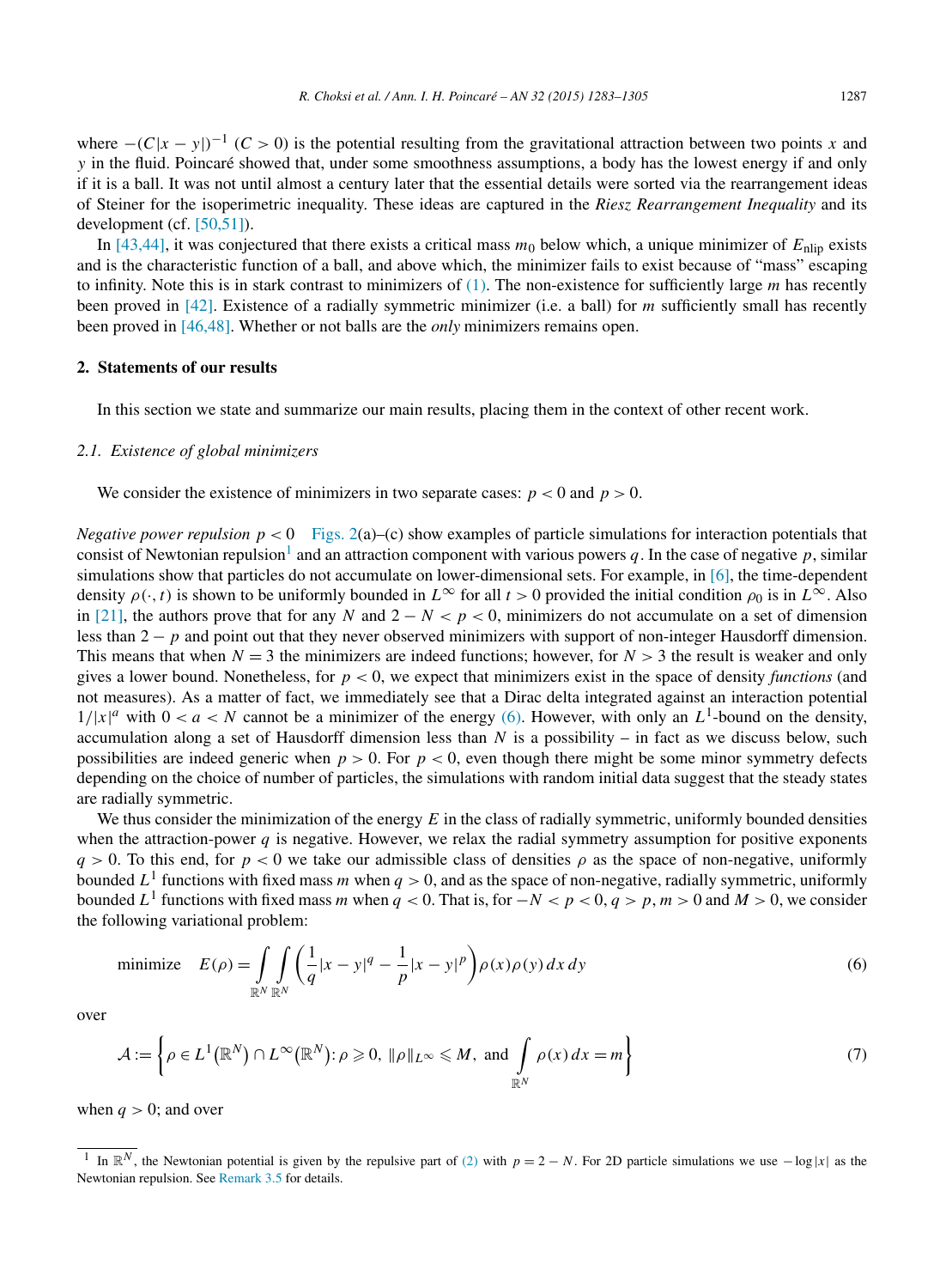$$
\mathcal{A}_r := \left\{ \rho \in L^1(\mathbb{R}^N) \cap L^\infty(\mathbb{R}^N) : \rho = \rho(|x|) \geqslant 0, \ \|\rho\|_{L^\infty} \leqslant M, \text{ and } \int_{\mathbb{R}^N} \rho(x) \, dx = m \right\}
$$
(8)

when  $q < 0$ .

For this minimization problem the first main result we obtain is the existence of minimizers.

# **Theorem 2.1.** *There exists a minimum of* [\(6\)](#page-4-0) *in*  $A$  *when*  $-N < p < q$ ,  $a$ *, and in*  $A_r$  *when*  $-N < p < q < 0$ .

Note that the uniform boundedness condition is necessary to prevent concentrations as the energy does not bound any  $L^s$  norm for  $s > 1$ . It is a technical requirement in the structure of the proof, where the key idea is to apply Lions' concentration compactness lemma [\(Lemma 10\)](#page-7-0) to a minimizing sequence, extract a subsequence which is tight in the sense of measures, and use the uniform boundedness to infer weak convergence in  $L^s$  for any  $1 < s < \infty$ . Weak convergence of the minimizing (sub)sequence is sufficient for lower semicontinuity of the energy functionals [\(Lemma 3.3\)](#page-7-0). We repeat that while the uniform boundedness condition on the density function  $\rho$  is a strong assump-tion, it is supported by results in [\[6,18\]](#page-20-0) with  $p = 2 - N$ , as well as other works that consider power kernels with negative repulsion exponent [\[21,17,20\].](#page-21-0) The uniform boundedness of the density when minimizing similar energies, is also assumed for example in [\[36\].](#page-21-0) As we note in [Remark 3.6,](#page-15-0) this somewhat artificial, albeit justified, assumption should not be necessary, but in our opinion its removal would require substantial additional technical steps.

The radial symmetry assumption on the admissible class when  $-N < p < q < 0$  is also a technical assumption. Indeed, in the regime  $-N < p < 0 < q$  one can relax this assumption and obtain existence in the general class A. This is possible due to the growth of the kernel at infinity when  $q > 0$ ; however, the argument used to relax the radial symmetry assumption does not apply directly when  $-N < p < q < 0$ , as the kernel *K* does not grow indefinitely but approach zero in this regime (see [Fig. 1\(](#page-1-0)c)).

To our knowledge when *p <* 0 particle simulations in the literature with power-law potentials of the form [\(2\)](#page-0-0) do not reveal any non-radially symmetric steady states (cf. [\[21,52,53\]\)](#page-21-0). Also given the isotropic and singular nature of the interaction kernel *K* it seems reasonable to conjecture that the minimizers of the energy [\(1\)](#page-0-0) defined via power-law potentials are radially symmetric when *p <* 0. Proving that the minimizer is radial, though, is a complicated task and an open problem. Unlike the case of purely attractive kernels (cf. [Remark 1.1](#page-3-0) and references [\[35,33\]\)](#page-21-0) where repulsion is given by a diffusion term, symmetrization via Riesz rearrangement techniques [\[51\]](#page-21-0) do not immediately apply here because of the repulsive-attractive combination in the kernel.

**Remark 2.2.** As we will show in the next section, the proof of existence of minimizers also applies for potentials of the form

$$
K(x) = f(|x|) - \frac{1}{p}|x|^p,
$$

where  $f(|x|) \to \infty$  as  $|x| \to \infty$  and  $-N < p < 0$ . A similar extension could be made in the case  $p > 0$  as well; however, here one needs the function  $f$  to grow faster than  $|x|^p$  in the long range.

*Positive power repulsion*  $p > 0$  The character of the interaction potential *K* is very different when  $p > 0$ . In this regime *K* does not have a singularity at zero and it allows concentration of densities on sets of dimension less than *N*. Note that [Fig. 3\(](#page-2-0)a) shows an associated particle simulation for positive *p* and *q* with accumulation along a circle. The results of [\[21\]](#page-21-0) support this observation via rigorous bounds on the Hausdorff dimension of the support of minimizers. Moreover, for  $p > 0$ , simulations shows that minimizers need not be radially symmetric (see [Fig. 3\(](#page-2-0)b)). Therefore we take the energy *E* defined over probability measures (cf. [\[21,17\]\)](#page-21-0), that is, in the regime  $q > p > 0$ , we consider the problem:

minimize 
$$
E(\mu) = \int_{\mathbb{R}^N} \int_{\mathbb{R}^N} \left( \frac{1}{q} |x - y|^q - \frac{1}{p} |x - y|^p \right) d\mu(x) d\mu(y)
$$
, (9)

over probability measures  $\mu \in \mathcal{P}(\mathbb{R}^N)$ , endowed with the weak-\* topology. Following similar steps as in Theorem 2.1, we prove the existence of a global minimizer.

<span id="page-5-0"></span>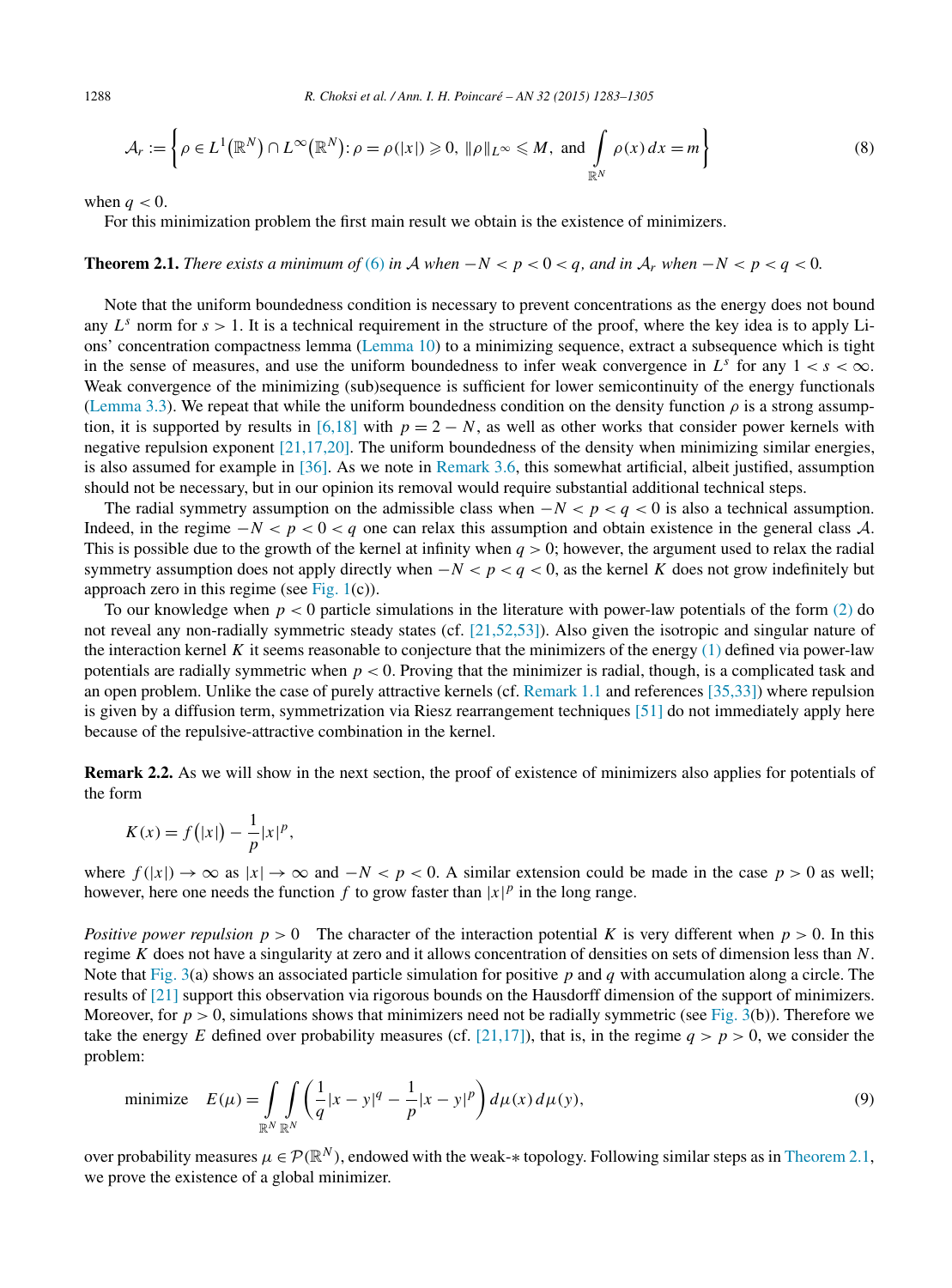<span id="page-6-0"></span>**Theorem 2.3.** *There exists a minimum in*  $P(\mathbb{R}^N)$  *of the problem* [\(9\)](#page-5-0) *when*  $q > p > 0$ *.* 

Related to our positive power repulsion case, in [\[15\]](#page-21-0) the authors consider a class of aggregation equations with interaction potentials which satisfy certain growth and convexity conditions. Using an approach based on the theory of gradient flows they establish existence and uniqueness of global-in-time weak measure solutions. Later in [\[54\],](#page-22-0) again working with measure solutions, they find sufficient conditions on the interaction potential which guarantee the confinement of localized solutions for all times. In both works their use of a measure theoretic setting as the class of admissible functions enables them a unified analysis of both particle and continuum models.

#### *2.2. Ground state for quadratic attraction and Newtonian repulsion*

After establishing the existence of global minimizers to the constrained minimization problem [\(6\)](#page-4-0) the next natural question to ask whether one can characterize the global minimizers. In general, this is a very difficult problem to tackle. When  $p = 2 - N$ , however, the repulsion term corresponds to the Coulomb energy which has a variational characterization via the Newtonian potential. This case was investigated in the context of the evolution equation [\(3\)](#page-1-0) in [\[6,18\].](#page-20-0) There, the authors focused on the existence of symmetric, bounded and compactly-supported steady states and they showed that for any attraction component  $q > 2 - N$ , a unique such steady state exists. Moreover, numerical experiments suggest that these equilibrium solutions are global attractors for solutions of [\(3\).](#page-1-0)

In particular, for  $q = 2$ , the steady state considered in [\[6\]](#page-20-0) consists in a uniform density in a ball. It was shown in [\[55\]](#page-22-0) that such uniform states (called patch solutions by the authors) are global attractors for the dynamics of [\(3\).](#page-1-0) Also related to this result, in [\[56\]](#page-22-0) the authors show that in 1D the aggregation equation [\(3\)](#page-1-0) has a unique globally stable steady state when the interaction potential is the sum of Newtonian repulsion and a convex attraction, and the remark that when  $q = 2$  this steady state is the characteristic function of an interval. We study these steady states here from a variational point of view, and show that they are global minimizers of [\(6\).](#page-4-0)

**Theorem 2.4.** For any  $m > 0$  and  $M \ge \frac{m}{\omega_N}$ , the function  $\rho(x) = \frac{m}{\omega_N} \chi_{B(0,1)}(x)$  is the global minimizer of the prob-lem [\(6\)](#page-4-0) in the admissible class A when  $q = 2$ ,  $p = 2 - N$ , where  $\omega_N$  denotes the volume of the unit ball in  $\mathbb{R}^N$  and  $\chi$ *denotes the characteristic function of a set.*

**Remark 2.5.** We note that the case  $q = 2$  is rather special. Indeed, since the energy *E* is translation invariant we can assume, without loss of generality, that the center of mass of admissible densities is zero, that is,

$$
\int\limits_{\mathbb{R}^N} x\rho(x) \, dx = 0.
$$

A simple calculation leads to

$$
\frac{1}{2} \int_{\mathbb{R}^N} \int_{\mathbb{R}^N} |x - y|^2 \rho(x) \rho(y) dx dy = \frac{1}{2} \int_{\mathbb{R}^N} \int_{\mathbb{R}^N} (|x|^2 - 2x \cdot y + |y|^2) \rho(x) \rho(y) dx dy
$$
  
=  $m \int_{\mathbb{R}^N} |x|^2 \rho(x) dx.$ 

With the attractive term being simplified, the energy [\(6\)](#page-4-0) can be written as

$$
E(\rho) = m \int_{\mathbb{R}^N} |x|^2 \rho(x) dx - \frac{1}{p} \int_{\mathbb{R}^N} \int_{\mathbb{R}^N} |x - y|^p \rho(x) \rho(y) dx dy.
$$
 (10)

#### **3. Proofs of the theorems**

In this section we provide proofs of [Theorems 2.1,](#page-5-0) 2.3 and 2.4.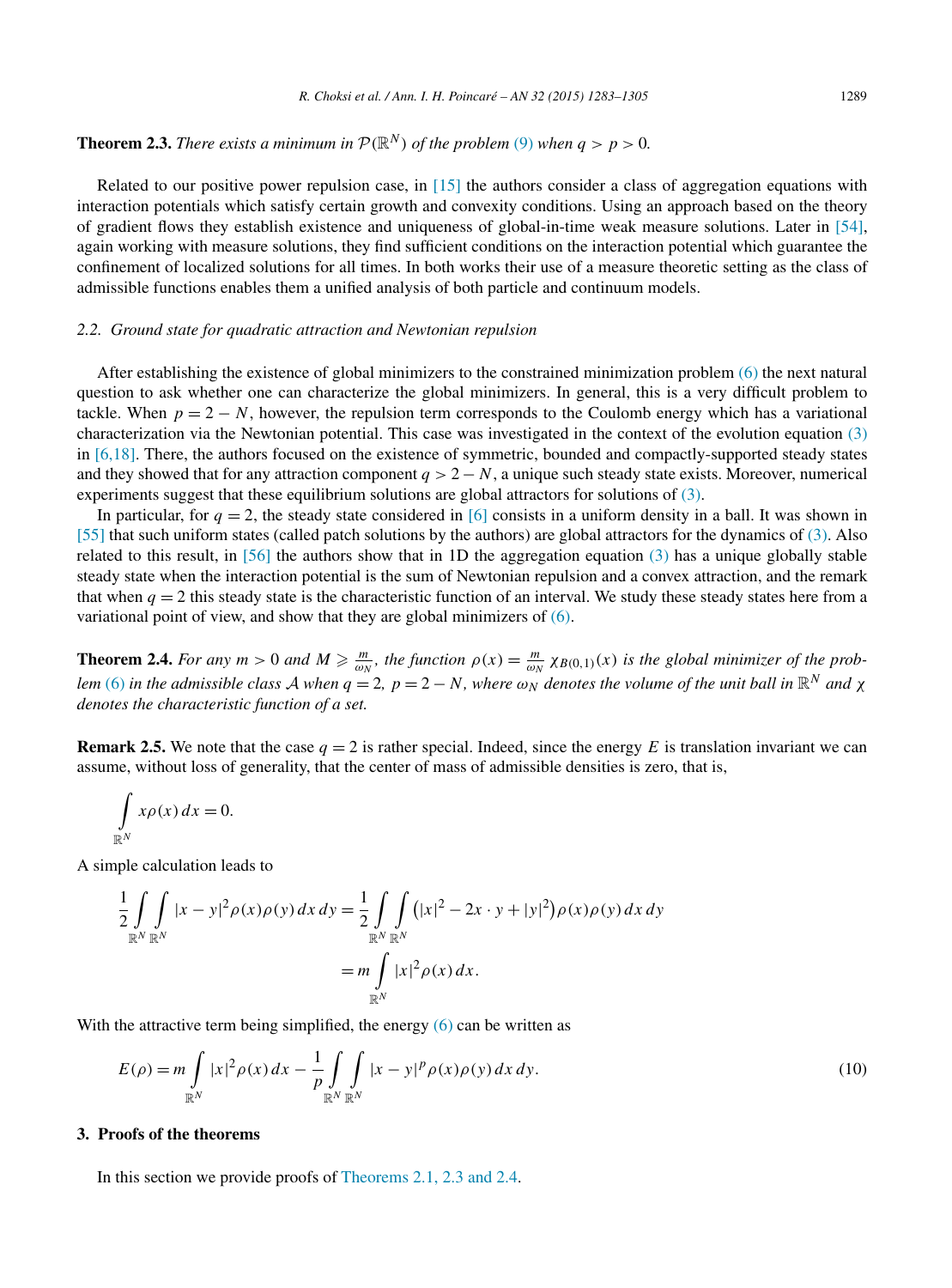## <span id="page-7-0"></span>*3.1. Existence of global minimizers*

*Negative power repulsion*  $p < 0$  To prove the existence of a minimizer for [\(6\)](#page-4-0) we will use a direct method from the calculus of variations. The key tool in establishing the existence of minimizers here is the concentration compactness lemma by Lions [38, [Lemma](#page-21-0) I.1].

**Lemma 3.1** (Concentration Compactness Lemma [\[38\]\)](#page-21-0). Let  $\{\rho_n\}_{n\in\mathbb{N}}$  be a sequence in  $L^1(\mathbb{R}^N)$  satisfying

$$
\rho_n \geqslant 0 \text{ in } \mathbb{R}^N, \quad \int\limits_{\mathbb{R}^N} \rho_n(x) \, dx = m,
$$

for some fixed  $m > 0$ . Then there exists a subsequence  $\{\rho_{n_k}\}_{k \in \mathbb{N}}$  satisfying one of the three following possibilities:

(i) (tightness up to translation) there exists  $y_k \in \mathbb{R}^N$  such that  $\rho_{n_k}(\cdot + y_k)$  is tight, that is, for all  $\epsilon > 0$  there exists *R >* 0 *such that*

$$
\int_{B(y_k,R)} \rho_{n_k}(x) dx \ge m - \epsilon \quad \text{for all } k;
$$

- (ii) *(vanishing)*  $\lim_{k \to \infty} \sup_{y \in \mathbb{R}^N} \int_{B(y,R)} \rho_{n_k}(x) dx = 0$ , for all  $R > 0$ ;
- (iii) (dichotomy) there exists  $\alpha \in (0, m)$  such that for all  $\epsilon > 0$ , there exist  $k_0 \geq 1$  and  $\rho_{1,k}$ ,  $\rho_{2,k} \in L^1_+(\mathbb{R}^N)$  satisfying *for*  $k \geqslant k_0$

$$
\|\rho_{n_k} - (\rho_{1,k} + \rho_{2,k})\|_{L^1(\mathbb{R}^N)} \le \epsilon,
$$
  

$$
\|\rho_{1,k}\|_{L^1(\mathbb{R}^N)} - \alpha\| \le \epsilon, \qquad \|\rho_{2,k}\|_{L^1(\mathbb{R}^N)} - (m - \alpha)\| \le \epsilon,
$$

*and*

$$
dist(supp(\rho_{1,k}), supp(\rho_{2,k})) \to \infty \quad as \ k \to \infty.
$$

In certain cases, we will use the following special form of the Hardy–Littlewood–Sobolev inequality to bound the energy from below.

**Proposition 3.2** (Cf. Theorem 3.1 in [\[57\]\)](#page-22-0). For any  $-N < p < 0$  and  $f \in L^{2N/(2N+p)}(\mathbb{R}^N)$  we have

$$
\int_{\mathbb{R}^N} \int_{\mathbb{R}^N} |x - y|^p f(x) f(y) dx dy \leq C(p) \|f\|_{L^{2N/(2N+p)}(\mathbb{R}^N)}^2
$$

*where the sharp constant*  $C(p)$  *is given by* 

$$
C(p) = \pi^{-p/2} \frac{\Gamma(N/2 + p/2)}{\Gamma(N + p/2)} \left(\frac{\Gamma(N/2)}{\Gamma(N)}\right)^{-1 - p/N}
$$

*with Γ denoting the Gamma function.*

Finally, we state and prove a lemma which we will use in establishing the lower semicontinuity of the energy *E*. A similar argument appears in the proof of Theorem II.1 in [\[38\].](#page-21-0)

**Lemma 3.3.** Let  $\{f_n\}_{n\in\mathbb{N}}\subset\mathcal{A}$  (or  $\mathcal{A}_r$ ) and  $f\in\mathcal{A}$  (or  $\mathcal{A}_r$ ) be given such that  $f_n\to f$  weakly in  $L^s(\mathbb{R}^N)$  for some  $1 < s < \infty$ *. Then* 

$$
\lim_{n \to \infty} \int\limits_{\mathbb{R}^N} \int\limits_{\mathbb{R}^N} \frac{f_n(x) f_n(y)}{|x - y|^a} dx dy = \int\limits_{\mathbb{R}^N} \int\limits_{\mathbb{R}^N} \frac{f(x) f(y)}{|x - y|^a} dx dy
$$

*where*  $0 < a < N$ .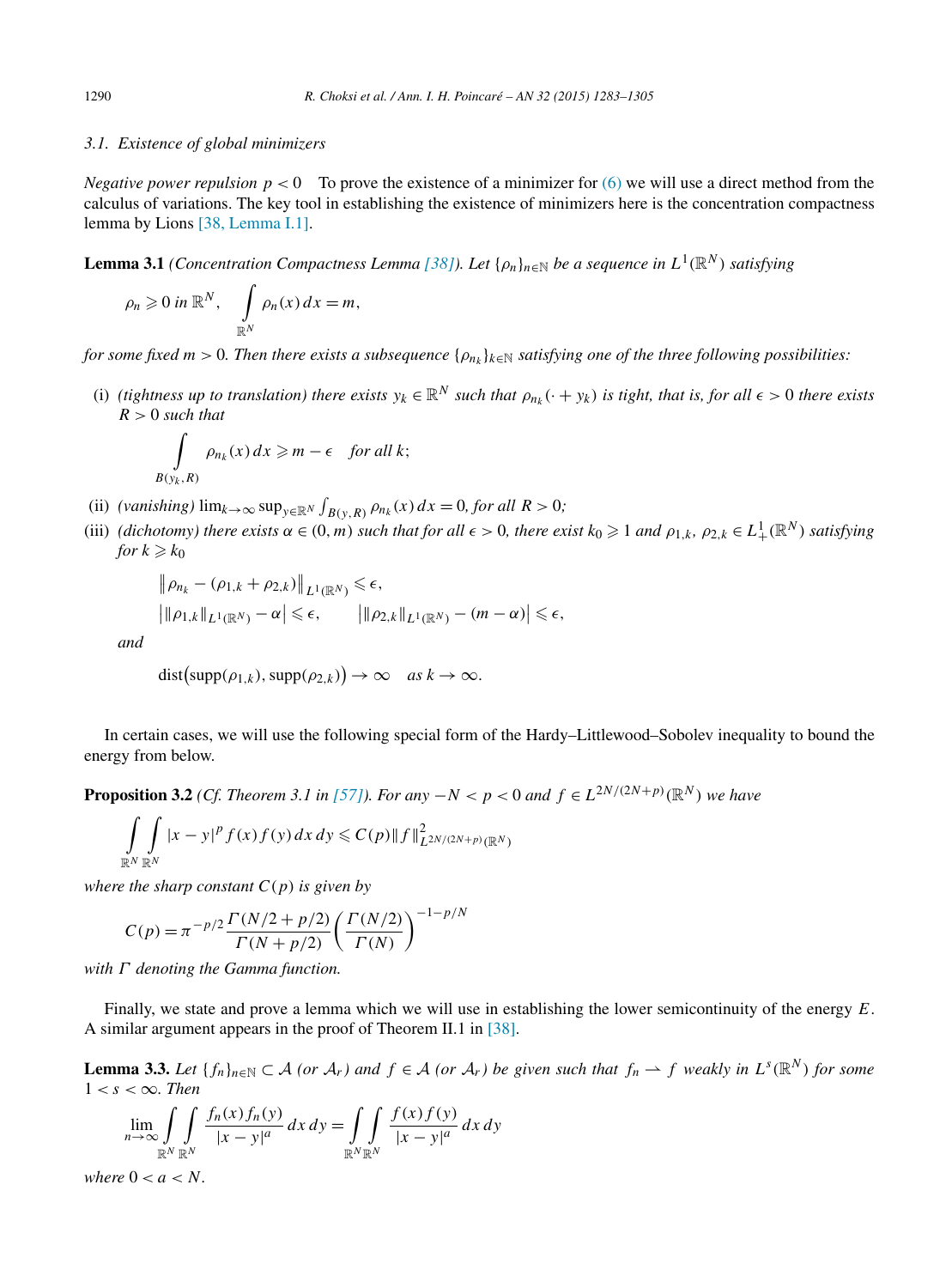<span id="page-8-0"></span>**Proof.** First note that

$$
\left| \left( \int_{\mathbb{R}^N} \int_{\mathbb{R}^N} \frac{f_n(x) f_n(y)}{|x - y|^a} dx dy \right)^{1/2} - \left( \int_{\mathbb{R}^N} \int_{\mathbb{R}^N} \frac{f(x) f(y)}{|x - y|^a} dx dy \right)^{1/2} \right|
$$
  
\$\leqslant \left| \int\_{\mathbb{R}^N} \int\_{\mathbb{R}^N} \frac{(f\_n(x) - f(x)) (f\_n(y) - f(y))}{|x - y|^a} dx dy \right|^{1/2} . \tag{11}

On the other hand, for  $R > 0$  we have that

$$
\left| \iint_{\mathbb{R}^N} \frac{(f_n(x) - f(x))(f_n(y) - f(y))}{|x - y|^a} dx dy \right|
$$
  
\n
$$
\leq \left| \iint_{\mathbb{R}^N} \frac{(f_n(x) - f(x))(f_n(y) - f(y))}{|x - y|^a} \chi_{\{| \cdot | < 1/R\}}(|x - y|) dx dy \right|
$$
  
\n
$$
+ \left| \iint_{\mathbb{R}^N} \frac{(f_n(x) - f(x))(f_n(y) - f(y))}{|x - y|^a} \chi_{\{| \cdot | > R\}}(|x - y|) dx dy \right|
$$
  
\n
$$
+ \left| \iint_{\mathbb{R}^N} \frac{(f_n(x) - f(x))(f_n(y) - f(y))}{|x - y|^a} \chi_{\{| \cdot | < R\}}(|x - y|) dx dy \right|,
$$

where  $\chi_A$  denotes the characteristic function of the set *A*. Since  $f_n$  and  $f$  are in  $\mathcal A$  (or  $\mathcal A_r$ ), they are uniformly bounded and  $||f_n||_{L^1(\mathbb{R}^N)} = ||f||_{L^1(\mathbb{R}^N)} = m$ . Hence, the above inequality yields

$$
\left| \iint_{\mathbb{R}^N} \frac{(f_n(x) - f(x))(f_n(y) - f(y))}{|x - y|^a} dx dy \right|
$$
  
\$\leq C\_1 \frac{1}{R^{N-a}} + C\_2 \frac{1}{R^a} + \left| \iint\_{\mathbb{R}^N} \frac{(f\_n(x) - f(x))(f\_n(y) - f(y))}{|x - y|^a} \chi\_{\{1/R < |x| < R\}}(|x - y|) dx dy \right|\$, \tag{12}

for some constants  $C_1$ ,  $C_2 > 0$  depending only on *a*, *M* and *N*.

For simplicity of presentation, define

$$
g(x - y) := \frac{1}{|x - y|^a} \chi_{\{1/R < |x| < R\}}(|x - y|)
$$

and note that  $g(x - \cdot) \in L^1(\mathbb{R}^N) \cap L^\infty(\mathbb{R}^N)$ . Also, define

$$
F_n(x) := \int_{\mathbb{R}^N} f_n(y)g(x - y) dy \quad \text{and} \quad F(x) := \int_{\mathbb{R}^N} f(y)g(x - y) dy.
$$

Since  $f_n \rightharpoonup f$  weakly in  $L^s(\mathbb{R}^N)$ , for all  $x \in \mathbb{R}^N$  we have that

$$
F_n(x) \to F(x)
$$
, as  $n \to \infty$ .

Moreover, since  $f$ ,  $f_n$  and  $g$  are non-negative functions, we have

$$
|| f_n * g ||_{L^1(\mathbb{R}^N)} = || f_n ||_{L^1(\mathbb{R}^N)} || g ||_{L^1(\mathbb{R}^N)} = || f ||_{L^1(\mathbb{R}^N)} || g ||_{L^1(\mathbb{R}^N)} = || f * g ||_{L^1(\mathbb{R}^N)}
$$

which trivially implies that  $||F_n||_{L^1(\mathbb{R}^N)} \to ||F||_{L^1(\mathbb{R}^N)}$ . Since  $|F_n - F| \leq |F_n| + |F|$ , the function  $|F_n| + |F| - |F_n - F|$ is positive. So, applying Fatou's theorem we get that

$$
\liminf_{n\to\infty}\int_{\mathbb{R}^N}|F_n|+|F|-|F_n-F|\,dx\geqslant\int_{\mathbb{R}^N}\liminf_{n\to\infty}|F_n|+|F|-|F_n-F|\,dx;
$$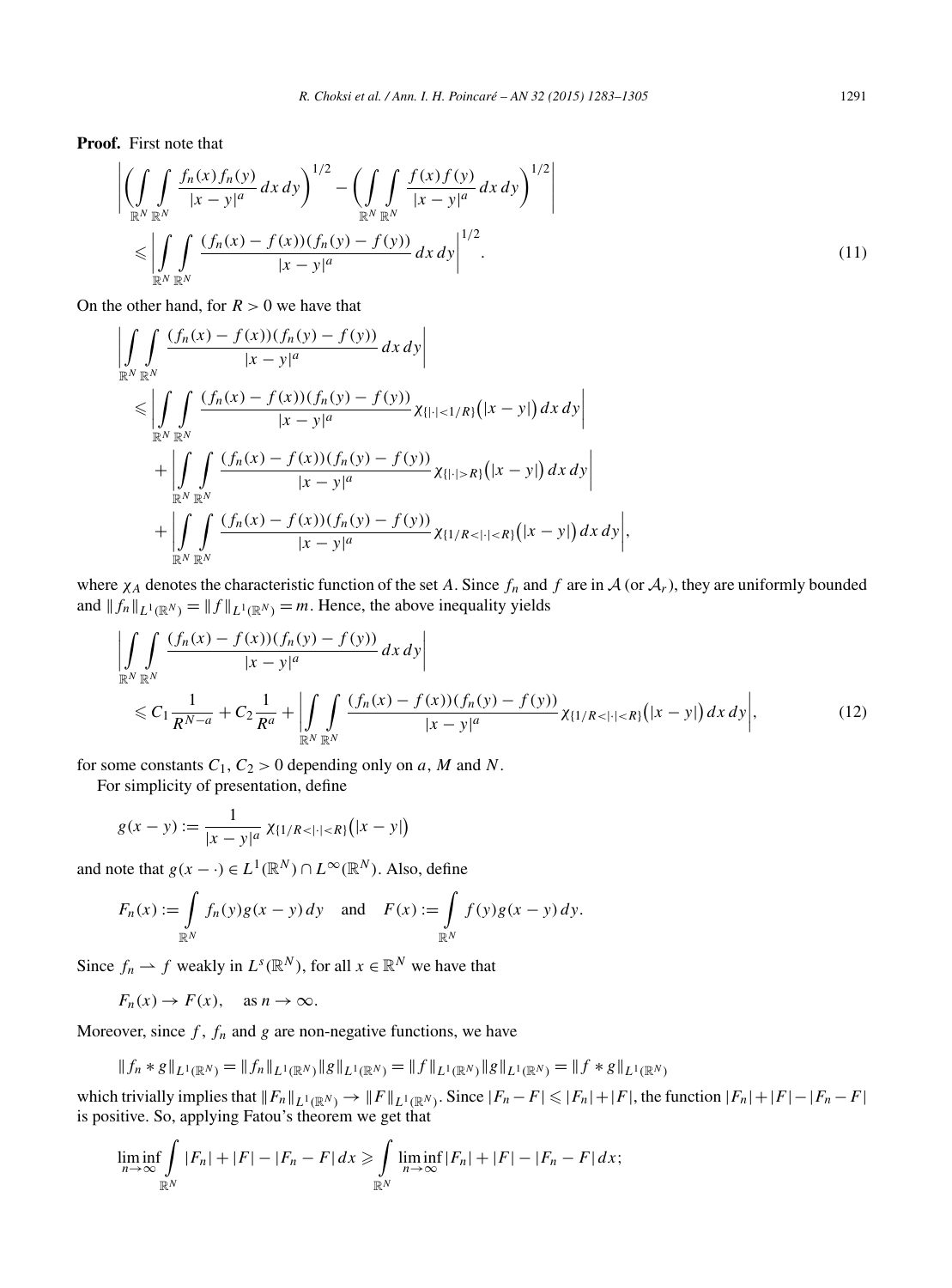hence,

$$
2\|F\|_{L^1(\mathbb{R}^N)} - \limsup_{n \to \infty} \int_{\mathbb{R}^N} |F_n - F| \, dx \geq 2\|F\|_{L^1(\mathbb{R}^N)}.
$$

Thus  $\limsup_{n\to 0} \int_{\mathbb{R}^N} |F_n - F| dx = 0$ , that is,  $F_n \to F$  strongly in  $L^1(\mathbb{R}^N)$ .

Consequently,  $F_n \to F$  in  $L^s(\mathbb{R}^N)$ . This follows from the fact that the strong  $L^1(\mathbb{R}^N)$ -convergence implies that  $F_n(x) \to F(x)$  for a.e.  $x \in \mathbb{R}^N$ , and this along with the dominated convergence theorem implies the  $L^{s}(\mathbb{R}^{N})$ -convergence. Now, since  $f_{n} \to f$  weakly in  $L^{s}(\mathbb{R}^{N})$ , we have that

$$
\int_{\mathbb{R}^N} \int_{\mathbb{R}^N} (f_n(x) - f(x)) (f_n(y) - f(y)) g(x - y) dx dy \to 0
$$

as  $n \to \infty$ . Letting  $R \to \infty$  in [\(12\)](#page-8-0) yields, by [\(11\),](#page-8-0) the desired result.  $\Box$ 

We now prove the existence theorem for  $p < 0$ .

**Proof** of **Theorem 2.1.** To prove the theorem we consider the two regimes of *q* separately, as the character of the interaction potential *K* is quite different in the two cases (see [Figs. 1\(](#page-1-0)a)–(c)). We minimize the energy over  $A$  when  $q > 0$  and over  $A_r$  when  $q < 0$ .

**Case 1:**  $-N < p < 0 < q$ . Let { $\rho_n$ } $n \in \mathbb{R}$   $\subset A$  be a minimizing sequence of the problem [\(6\),](#page-4-0) that is, let { $\rho_n$ }  $\subset A$  be a sequence such that

$$
\lim_{n\to\infty} E(\rho_n) = \inf \{ E(\rho) : \rho \in \mathcal{A} \}.
$$

In this regime both terms of the energy are positive. Hence,  $E(\rho) \ge 0$  for all  $\rho \in A$ , so the above infimum exists and is non-negative. As  $\{\rho_n\}_{n\in\mathbb{N}}$  is a minimizing sequence, for sufficiently large *n* the energy  $E(\rho_n)$  is uniformly bounded.

By the concentration compactness lemma [\(Lemma](#page-7-0) 10) the sequence { $\rho_n$ } $n \in \mathbb{N}$  has a subsequence which satisfies one of the three possibilities: "tightness up to translation", "vanishing" or "dichotomy". We will show that "tightness up to translation" is the only possibility. To this end, suppose "vanishing" occurs. Let *R >* 0 be arbitrary. Then for *k* large enough

$$
\int\limits_{B(0,R)}\rho_{n_k}(x)\,dx\leqslant \sup\limits_{y\in\mathbb{R}^N}\int\limits_{B(y,R)}\rho_{n_k}(x)\,dx\lt m/2.
$$

Since  $\rho_{n_k} \in \mathcal{A}$  this implies that

$$
\int_{\mathbb{R}^N \setminus B(0,R)} \rho_{n_k}(x) dx \ge m/2 > 0.
$$
\n(13)

Now we are going to use the fact that the attractive term grows indefinitely at infinity. Since  $\rho_{n_k}$  are positive, by (13) we have that

$$
\iint\limits_{\mathbb{R}^N} |x - y|^q \rho_{n_k}(x) \rho_{n_k}(y) dx dy \ge \int\limits_{\mathbb{R}^N} \int\limits_{|x - y| > R} |x - y|^q \rho_{n_k}(x) \rho_{n_k}(y) dx dy
$$
  
\n
$$
\ge R^q \int\limits_{\mathbb{R}^N} \rho_{n_k}(x) \left( \int\limits_{|x - y| > R} \rho_{n_k}(y) dy \right) dx
$$
  
\n
$$
\ge R^q m(m/2).
$$

Thus

$$
E(\rho_{n_k}) \geq \frac{1}{q} \int_{\mathbb{R}^N} \int_{\mathbb{R}^N} |x - y|^q \rho_{n_k}(x) \rho_{n_k}(y) dx dy \geq C R^q.
$$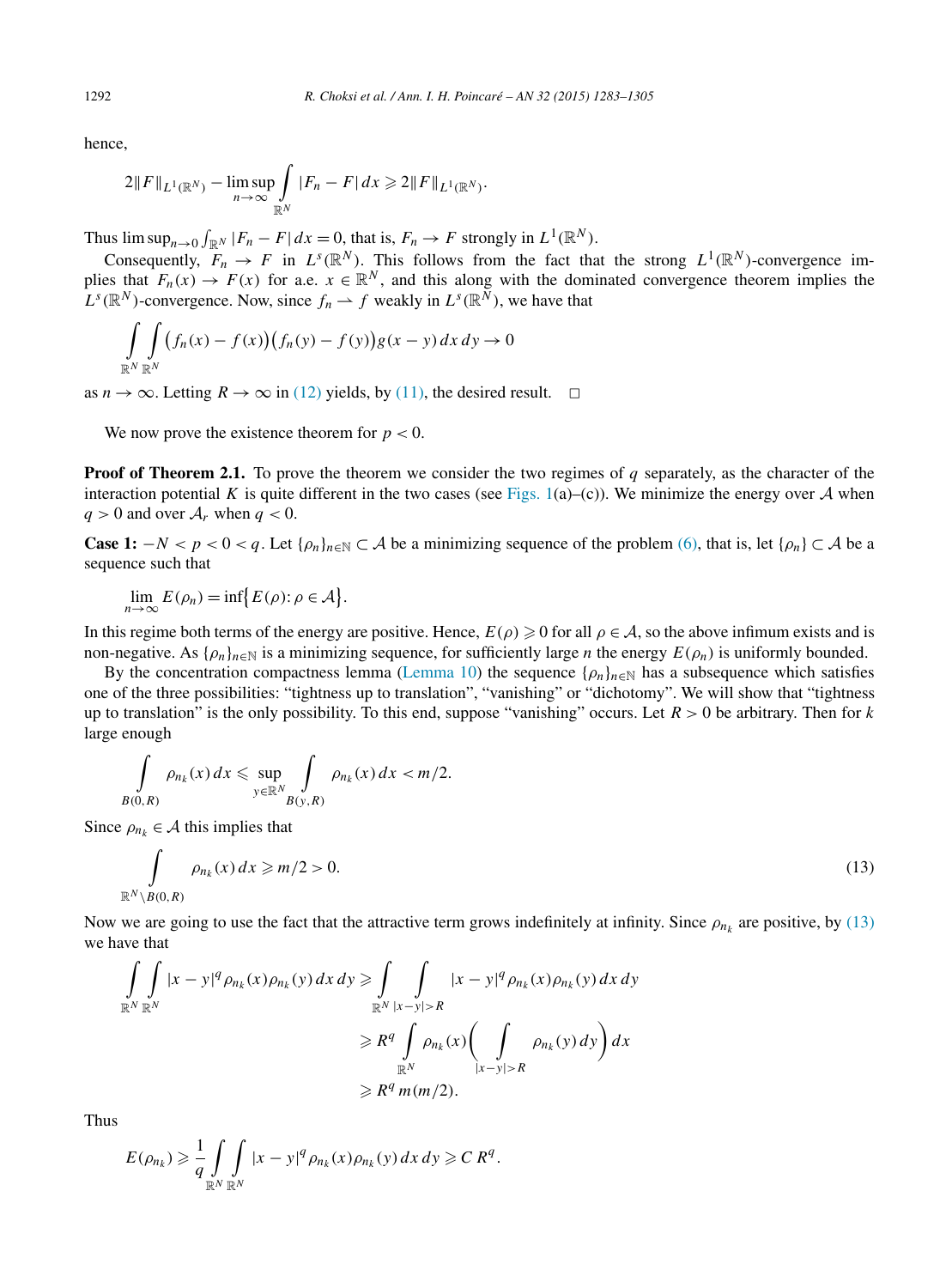<span id="page-10-0"></span>As  $q > 0$ , for sufficiently large  $R > 0$  there exists a sufficiently large  $k_0 > 0$  such that for all  $n_k > k_0$ ,  $E(\rho_{n_k}) \geq$  $CR^q > \inf\{E(\rho): \rho \in A\}$ , contradicting the fact that  $\rho_n$  is a minimizing sequence. Therefore "vanishing" does not occur.

Next, suppose "dichotomy" occurs. Using the notation of [Lemma](#page-7-0) 10(iii), let

$$
d_k := \text{dist}\big(\text{supp}(\rho_{1,k}), \text{supp}(\rho_{2,k})\big)
$$

denote the distance between the supports of  $\rho_{1,k}$  and  $\rho_{2,k}$ . We can further assume that the supports of  $\rho_{1,k}$  and  $\rho_{2,k}$ are disjoint.

Inspecting again the attraction term we get that for some constant  $C > 0$ ,

$$
\frac{1}{q} \int_{\mathbb{R}^N} \int_{\mathbb{R}^N} |x - y|^q \rho_{n_k}(x) \rho_{n_k}(y) dx dy
$$
\n
$$
\geq \frac{C}{q} \int_{\text{supp}(\rho_{1,k})} \int_{\text{supp}(\rho_{2,k})} |x - y|^q \rho_{1,k}(x) \rho_{2,k}(y) dx dy
$$
\n
$$
\geq \frac{C}{q} d_k^q ||\rho_{1,k}||_{L^1(\mathbb{R}^N)} ||\rho_{2,k}||_{L^1(\mathbb{R}^N)}.
$$

Since  $d_k \to \infty$  as  $k \to \infty$ , and  $\|\rho_{i,k}\|_{L^1(\mathbb{R}^N)}$  does not converge to zero, the above estimate gives that  $E(\rho_{n_k}) \to \infty$ , contradicting again the fact that  $\rho_{n_k}$  is a minimizing sequence. Thus "dichotomy" does not occur.

Therefore "tightness up to translation" is the only possibility, i.e., there exists a sequence  $\{y_k\}_{k\in\mathbb{N}}$  in  $\mathbb{R}^N$  such that

for all 
$$
\epsilon > 0
$$
 there exists  $R > 0$  satisfying  $m \ge \int_{B(y_k, R)} \rho_{n_k}(x) dx \ge m - \epsilon$ . (14)

Now, let  $\bar{\rho}_{n_k}(x) = \rho_{n_k}(x + y_k)$  and note that  $E(\rho_{n_k}) = E(\bar{\rho}_{n_k})$  by translation invariance of the energy *E*. Thus, {*ρnk* }*k*∈<sup>N</sup> is also a minimizing sequence. Since {*ρnk* }*k*∈<sup>N</sup> ⊂ A, all members of the sequence are uniformly bounded in  $L^1(\mathbb{R}^N) \cap L^\infty(\mathbb{R}^N)$  and passing to a subsequence if necessary, we may assume that

$$
\overline{\rho}_{n_k} \rightharpoonup \rho_0 \quad \text{weakly in } L^s(\mathbb{R}^N)
$$

for some  $1 < s < \infty$  and some  $\rho_0 \in L^1(\mathbb{R}^N) \cap L^\infty(\mathbb{R}^N)$ .<sup>2</sup> Moreover, by (14),

$$
\int_{\mathbb{R}^N} \rho_0(x) \, dx = m,
$$

or in other words, when passing to the limit as  $k \to \infty$  the sequence  $\overline{\rho}_{n_k}$  does not "leak-out" at infinity. To show that  $\rho_0 \geqslant 0$  a.e. let

$$
S := \{ x \in \mathbb{R}^N : \rho_0(x) < 0 \}.
$$

Then the characteristic function of *S*,  $\chi_S$ , is an admissible test function for the weak convergence of  $\bar{\rho}_{n_k}$ , so we get that

$$
\int\limits_{S} \overline{\rho}_{n_k}(x) dx \to \int\limits_{S} \rho_0(x) dx < 0.
$$

However, since  $\overline{\rho}_{n_k} \in A$ , we see that

$$
\liminf_{k \to \infty} \int\limits_{S} \overline{\rho}_{n_k}(x) \, dx \geqslant 0;
$$

hence, *S* has measure zero. Similarly we can show that  $\|\rho_0\|_{L^\infty(\mathbb{R}^N)} \leq M$ . Thus  $\rho_0 \in \mathcal{A}$ .

<sup>&</sup>lt;sup>2</sup> In fact, the sequence  $\bar{\rho}_{n_k}$  converges weakly to  $\rho_0$  in  $L^s(\mathbb{R}^N)$  for every  $1 < s < \infty$  because of the uniform bound on the sequence. The weak convergence holds for  $s = 1$ , as well, by (14) and since the translation sequence  $\{y_k\}_{k \in \mathbb{N}}$  can be taken to be zero by the translation invariance of the energy.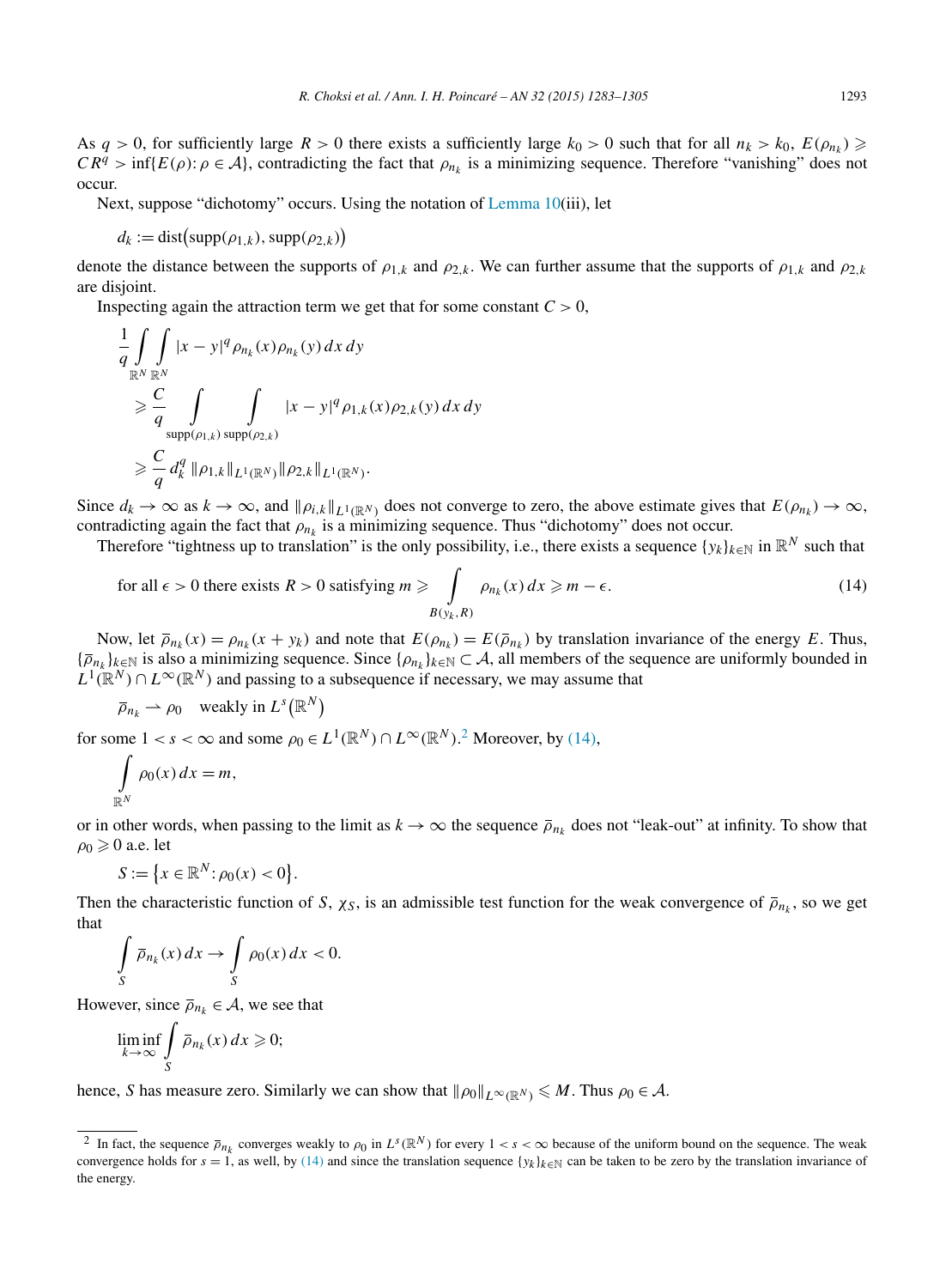<span id="page-11-0"></span>Next we need to show that the energy is weakly lower semicontinuous. Here, with an abuse of notation, we will drop the bar on  $\overline{\rho}_n$ , and simply denote them by  $\rho_n$ .

By [Lemma 3.3,](#page-7-0) the repulsive part is weakly lower semicontinuous and we have that

$$
-\frac{1}{p}\int_{\mathbb{R}^N}\int_{\mathbb{R}^N}|x-y|^p\rho_n(x)\rho_n(y)\,dx\,dy \to -\frac{1}{p}\int_{\mathbb{R}^N}\int_{\mathbb{R}^N}|x-y|^p\rho_0(x)\rho_0(y)\,dx\,dy\tag{15}
$$

as  $n \to \infty$ .

On the other hand, for the attractive part, define

$$
G_n(x) = \int_{B(0,R)} |x - y|^q \rho_n(y) \, dy \quad \text{and} \quad G_0(x) = \int_{B(0,R)} |x - y|^q \rho_0(y) \, dy,
$$

for any fixed  $R > 0$ . Note that since  $\|\rho_0\|_{L^{\infty}(\mathbb{R}^N)} \leq M$  and  $q > 0$ , we see that  $G_0 \in L^{\infty}(B(0,R))$ , in particular,  $G_0 \in L^{s/(s-1)}(B(0,R))$ . Therefore, by the weak convergence of  $\rho_n$  in  $L^s(B(0,R))$ ,

$$
\int_{B(0,R)} G_0(x) [\rho_n(x) - \rho_0(x)] dx \to 0
$$
\n(16)

as  $n \to \infty$ . Also, since  $\rho_n$  are uniformly bounded, taking  $\int_{B(0,R)} |\cdot - y|^q dy \in L^{s/(s-1)}(B(0,R))$  as a test function, we see that

$$
\int_{B(0,R)} \rho_n(x) \left[ G_n(x) - G_0(x) \right] dx \to 0 \tag{17}
$$

as  $n \to \infty$ , by the weak convergence of  $\rho_n$  in  $L^s(B(0,R))$ .

Thus, using  $(16)$  and  $(17)$ , we have that

$$
\int_{B(0,R)} G_n(x)\rho_n(x) dx = \int_{B(0,R)} G_0(x) [\rho_n(x) - \rho_0(x)] dx \n+ \int_{B(0,R)} \rho_n(x) [G_n(x) - G_0(x)] dx + \int_{B(0,R)} G_0(x)\rho_0(x) dx
$$

converges to

$$
\int\limits_{B(0,R)} G_0(x)\rho_0(x)\,dx
$$

as  $n \to \infty$ . Hence,

$$
\liminf_{n \to \infty} \int_{B(0,R)} \int_{B(0,R)} |x - y|^q \rho_n(x) \rho_n(y) dx dy = \int_{B(0,R)} \int_{B(0,R)} |x - y|^q \rho_0(x) \rho_0(y) dx dy.
$$

Now, by [\(14\),](#page-10-0) for given  $\epsilon > 0$ , we can choose  $R > 0$  such that

$$
\int\limits_{B(0,R)}\rho_0(x)\,dx\geqslant m-\epsilon.
$$

Then, for such *R*, since  $E(\rho_0) < \infty$ , we can control the excess of the attractive part on  $\mathbb{R}^N \setminus B(0, R)$  and we get that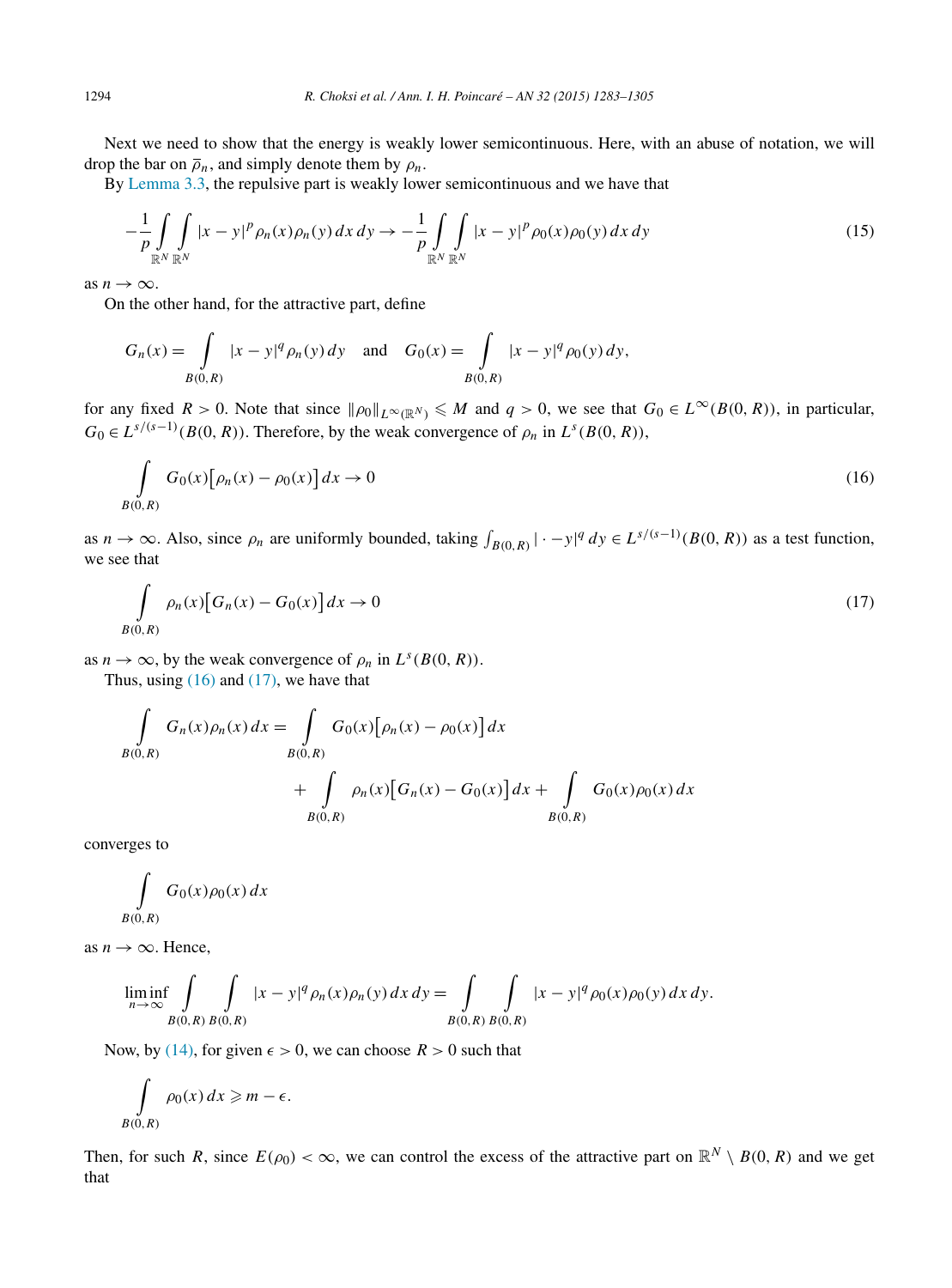<span id="page-12-0"></span>
$$
\iint_{\mathbb{R}^N} |x - y|^q \rho_0(x) \rho_0(y) dx dy \le \int_{B(0,R)} \int_{B(0,R)} |x - y|^q \rho_0(x) \rho_0(y) dx dy + C\epsilon
$$
  
\n
$$
\le \liminf_{n \to \infty} \int_{B(0,R)} \int_{B(0,R)} |x - y|^q \rho_n(x) \rho_n(y) dx dy + C\epsilon
$$
  
\n
$$
\le \liminf_{n \to \infty} \int_{\mathbb{R}^N} \int_{\mathbb{R}^N} |x - y|^q \rho_n(x) \rho_n(y) dx dy + C\epsilon.
$$
 (18)

Letting  $\epsilon \to 0$  and combining with [\(15\)](#page-11-0) yields

$$
\inf\bigl\{E(\rho): \rho\in\mathcal{A}\bigr\}\leqslant E(\rho_0)\leqslant \liminf_{n\to\infty}E(\rho_n)=\inf\bigl\{E(\rho): \rho\in\mathcal{A}\bigr\},\,
$$

that is,  $\rho_0$  is a solution to the minimization problem [\(6\)](#page-4-0) in the regime  $-N < p < 0 < q$ .

**Case 2:**  $-N < p < q < 0$ . In this regime, the character of the interaction potential is quite different than in the previous case. Now the attractive term is strictly negative whereas the repulsive part of the energy  $E$  is still strictly positive. We also remind the reader that in this regime we prove the existence of a global minimizer of the energy under the additional assumption of radial symmetry on the admissible functions, i.e., in the class  $A_r$ . Here we use the radial symmetry to rule out "dichotomy" and we believe that radial symmetry assumption can be relaxed in this regime, as well; however, the argument used to rule out "vanishing" of a minimizing sequence when *q >* 0 does not apply directly in this case as the kernel *K* does not grow indefinitely but approach zero in this regime (see [Fig. 1\(](#page-1-0)c)).

First, using [Proposition](#page-7-0) 3.2 we see that the attractive term is bounded below, and we conclude that in this regime

 $\inf\{E(\rho): \rho \in \mathcal{A}_r\} > -\infty.$ 

Next, looking at the scaling

$$
\rho_{\lambda}(x) = \frac{1}{\lambda^N} \rho\left(\frac{x}{\lambda}\right)
$$

we see that  $\rho_{\lambda} \in A_r$  for  $\lambda \geq 1$ , and the energy of  $\rho_{\lambda}$  is given by

$$
E(\rho_{\lambda}) = \frac{\lambda^{q}}{q} \int\limits_{\mathbb{R}^{N}} \int\limits_{\mathbb{R}^{N}} |x - y|^{q} \rho(x) \rho(y) dx dy - \frac{\lambda^{p}}{p} \int\limits_{\mathbb{R}^{N}} \int\limits_{\mathbb{R}^{N}} |x - y|^{p} \rho(x) \rho(y) dx dy,
$$

for any given function  $\rho \in A_r$ . Note that, in particular, we can choose  $\rho$  to be the characteristic function of a ball. Since  $−N < p < q < 0$ , for  $\lambda$  large enough we get that  $E(\rho_{\lambda}) < 0$ , and hence,

$$
I_m := \inf \bigl\{ E(\rho) : \rho \in \mathcal{A}_r \bigr\} < 0.
$$

Again, we will make use of the concentration compactness lemma, [Lemma 14,](#page-10-0) and show that for a minimizing sequence  $\rho_n$  the possibilities of "vanishing" and "dichotomy" do not occur.

Suppose "vanishing" occurs. Since  $I_m < 0$  in this regime and since the repulsive part is strictly positive, looking at the attractive part we have that

$$
\liminf_{n \to \infty} \int_{\mathbb{R}^N} \int_{\mathbb{R}^N} |x - y|^q \rho_n(x) \rho_n(y) dx dy > 0.
$$
\n(19)

Let  $R > 1$  and  $q = -a$  for  $0 < a < N$ . Then, as in the proof of [Lemma 3.3,](#page-7-0)

$$
\int_{\mathbb{R}^N} \int_{\mathbb{R}^N} |x - y|^q \rho_n(x) \rho_n(y) dx dy = \int_{\mathbb{R}^N} \int_{\mathbb{R}^N} \frac{\rho_n(x) \rho_n(y)}{|x - y|^a} \chi_{\{|x| < 1/R\}}(|x - y|) dx dy
$$
\n
$$
+ \int_{\mathbb{R}^N} \int_{\mathbb{R}^N} \frac{\rho_n(x) \rho_n(y)}{|x - y|^a} \chi_{\{1/R < |x| < R\}}(|x - y|) dx dy
$$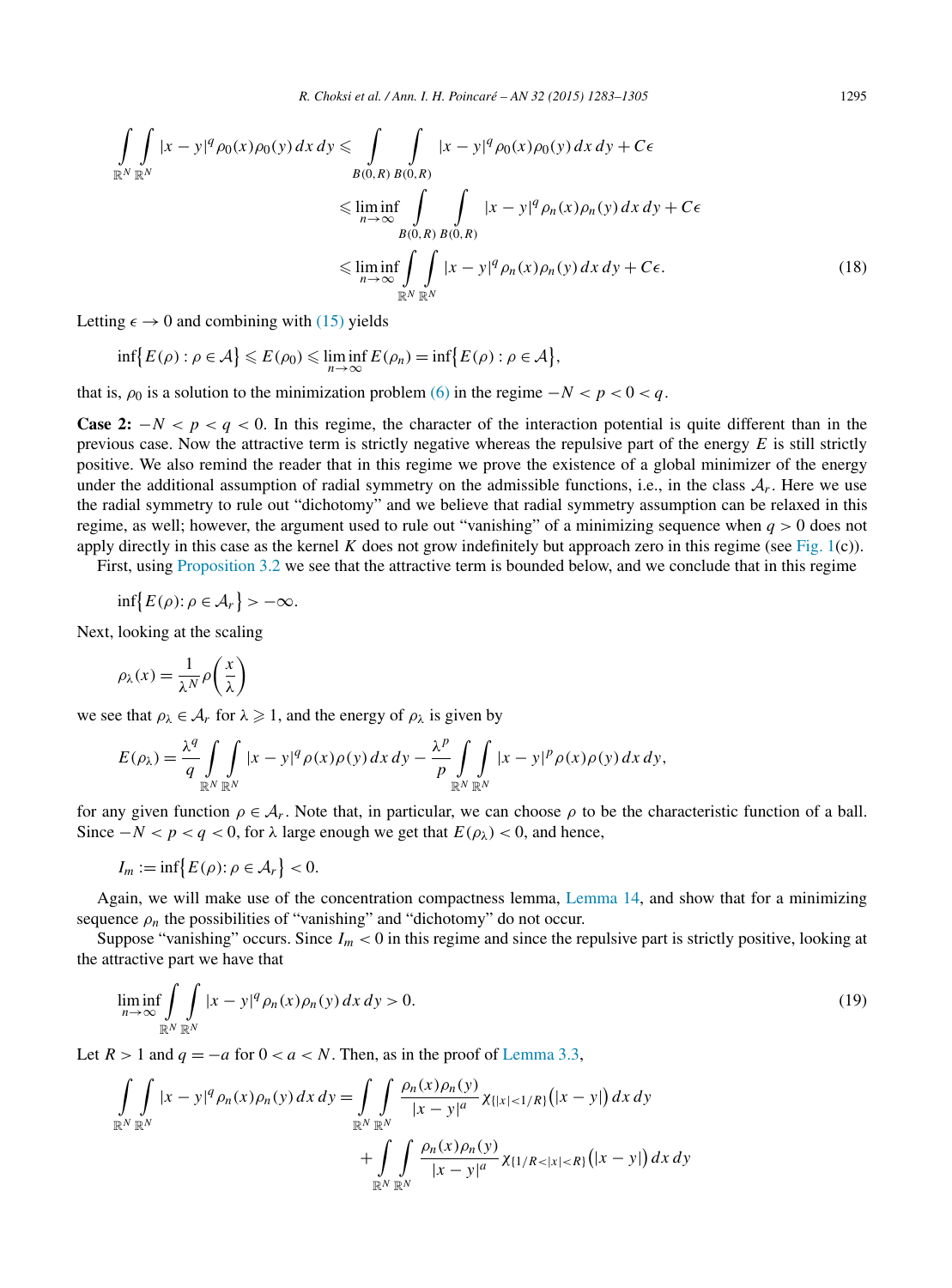$$
+\int_{\mathbb{R}^N} \int_{\mathbb{R}^N} \frac{\rho_n(x)\rho_n(y)}{|x-y|^a} \chi_{\{|x|>R\}}(|x-y|) dx dy
$$
  

$$
\leq \frac{CmM}{R^{N-a}} + \frac{m^2}{R^a} + R^a \int_{\mathbb{R}^N} \rho_n(x) \int_{|x-y|  

$$
\leq \frac{CmM}{R^{N-a}} + \frac{m^2}{R^a} + R^a m \sup_{x \in \mathbb{R}^N} \left( \int_{|x-y|
$$
$$

<span id="page-13-0"></span>where *C* is positive constant depending only on *a* and *N*, *M* is the uniform bound on  $\rho_n$  and *m* is the mass of  $\rho_n$ , as before.

Since  $\rho_n$  vanishes by [Lemma 10](#page-7-0) (ii), we get that as  $n \to \infty$  the last term in the above inequality is zero; hence,

$$
\liminf_{n\to\infty}\int_{\mathbb{R}^N}\int_{\mathbb{R}^N}|x-y|^q\rho_n(x)\rho_n(y)\,dx\,dy\leqslant\frac{CmM}{R^{N-a}}+\frac{m^2}{R^a}.
$$

Letting  $R \to \infty$ , since  $0 < a < N$ , this yields that

$$
\liminf_{n\to\infty}\int_{\mathbb{R}^N}\int_{\mathbb{R}^N}|x-y|^q\,\rho_n(x)\rho_n(y)\,dx\,dy\leqslant 0,
$$

contradicting [\(19\).](#page-12-0) Thus "vanishing" does not occur.

To show that "dichotomy" does not occur, first we need to prove a subadditivity condition similar to the one in [\[38\].](#page-21-0) As in [35, [Lemma](#page-21-0) 1], we can prove a weaker subadditivity condition which states that

$$
\text{for } m_1 > m_2 \text{ we have } I_{m_1} < I_{m_2},\tag{20}
$$

where, as above,  $I_{m_i}$  denotes the infimum of *E* over  $A_r^{m_i}$  with mass constraint  $\int_{\mathbb{R}^N} \rho(x) dx = m_i$ . Here we choose to display the dependence of the admissible class  $A_r$  on the mass by using the notation  $A_r^{m_i}$  to avoid confusion.

Suppose  $m_1 > m_2$  and let  $\psi \in A_r^{m_2}$  be an arbitrary function. For

$$
c:=\frac{m_2}{m_1}<1
$$

define  $\rho \in \mathcal{A}_r^{m_1}$  such that

$$
\psi=c \,\rho.
$$

Then we have that

$$
E[\psi] = c^2 E[\rho].
$$

Note that since  $I_{m_1} < 0$  in this regime and since  $c^2 < 1$  we have that

$$
c^2 I_{m_1} > I_{m_1}.
$$

Thus

$$
E[\psi] = c^2 E[\rho] \geq c^2 I_{m_1} > I_{m_1},
$$

and taking the infimum of both sides over  $A_r^{m_2}$  implies that

 $I_{m_2} > I_{m_1}$ .

Now, suppose "dichotomy" occurs, that is, there exists  $\alpha \in (0, m)$  such that for all  $\epsilon > 0$ , there exist  $k_0 \ge 1$  and  $\rho_{1,k}, \rho_{2,k} \in L^1_+(\mathbb{R}^N)$  satisfying for  $k \geq k_0$ 

$$
\|\rho_{n_k} - (\rho_{1,k} + \rho_{2,k})\|_{L^1(\mathbb{R}^N)} \leq \epsilon,
$$
  

$$
|\|\rho_{1,k}\|_{L^1(\mathbb{R}^N)} - \alpha| \leq \epsilon, \qquad |\|\rho_{2,k}\|_{L^1(\mathbb{R}^N)} - (m - \alpha)| \leq \epsilon,
$$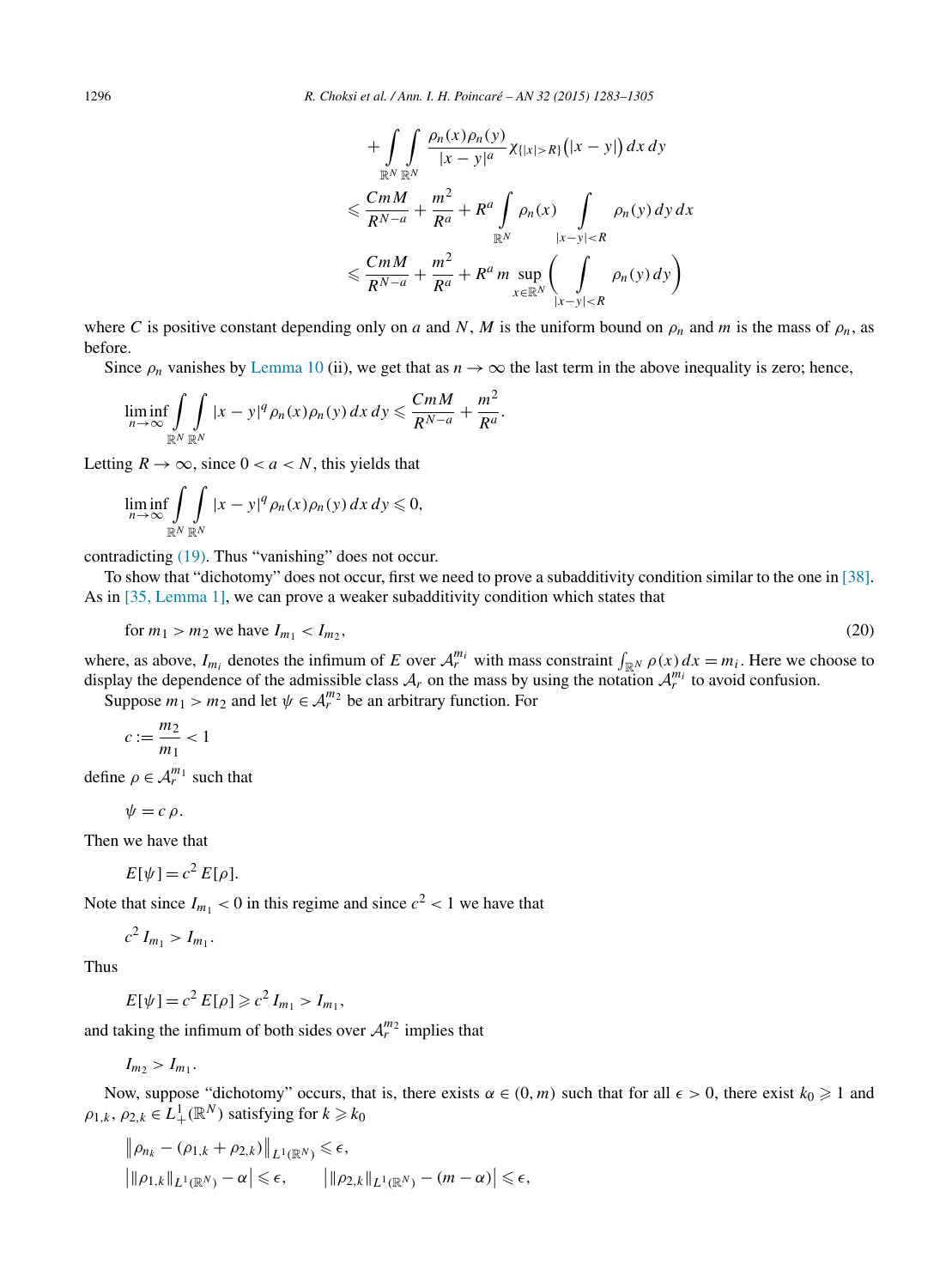and

$$
dist(supp(\rho_{1,k}), supp(\rho_{2,k})) \to \infty \text{ as } k \to \infty.
$$

Furthermore, after defining  $v_k := \rho_{n_k} - (\rho_{1,k} + \rho_{2,k})$  we can assume that

$$
0 \leq \rho_{1,k}, \rho_{2,k}, v_k \leq \rho_{n_k} \quad \text{and} \quad \rho_{1,k}\rho_{2,k} = \rho_{1,k}v_k = \rho_{2,k}v_k = 0 \quad \text{a.e.} \tag{21}
$$

We have that, for any  $0 < a < N$ ,

$$
\int_{\mathbb{R}^N} \int_{\mathbb{R}^N} \frac{\rho_{n_k}(x) \rho_{n_k}(y)}{|x - y|^a} dx dy = \int_{\mathbb{R}^N} \int_{\mathbb{R}^N} \frac{\rho_{1,k}(x) \rho_{1,k}(y)}{|x - y|^a} dx dy \n+ \int_{\mathbb{R}^N} \int_{\mathbb{R}^N} \frac{\rho_{2,k}(x) \rho_{2,k}(y)}{|x - y|^a} dx dy + 2 \int_{\mathbb{R}^N} \int_{\mathbb{R}^N} \frac{\rho_{1,k}(x) \rho_{2,k}(y)}{|x - y|^a} dx dy \n+ 2 \int_{\mathbb{R}^N} \int_{\mathbb{R}^N} \frac{\rho_{n_k}(x) v_k(y)}{|x - y|^a} dx dy - \int_{\mathbb{R}^N} \int_{\mathbb{R}^N} \frac{v_k(x) v_k(y)}{|x - y|^a} dx dy.
$$
\n(22)

The last two terms above vanish as  $k \to \infty$  using the integrability of the kernel around zero, the uniform bound on  $\rho_{n_k}$  and the fact that  $\|v_k\|_{L^1(\mathbb{R}^N)} \to 0$ . Since dist $(\text{supp}(\rho_{1,k}), \text{supp}(\rho_{2,k})) \to \infty$  as  $k \to \infty$ , and  $\lim_{|x| \to \infty} K(|x|) = 0$ in this regime, the third term on the right hand side of (22) goes to zero as  $k \to \infty$ .

Again, since dist $(\text{supp}(\rho_{1,k}), \text{supp}(\rho_{2,k})) \to \infty$  as  $k \to \infty$ , we see that one of the components of  $\rho_n$  is localized and the other component (say  $\rho_{2,k}$ , without loss of generality) spreads to infinity, i.e., dist(0, supp $(\rho_{2,k}) \to \infty$  as  $k \to \infty$ . Also, as the supports of  $\rho_{1,k}$ ,  $\rho_{2,k}$  and  $v_k$  are disjoint as noted in (21) and the functions  $\rho_{n_k}$  are radially symmetric, so are the functions  $\rho_{2,k}$ . Using the radial symmetry of  $\rho_{2,k}$ , and recalling that the kernel  $K(|x|)$  approaches zero as  $|x| \to \infty$ , we get that

$$
\lim_{k \to \infty} \int\limits_{\mathbb{R}^N} \int\limits_{\mathbb{R}^N} K(x - y) \rho_{2,k}(x) \rho_{2,k}(y) dx dy = 0.
$$

This follows from the fact that the radial symmetry of the *functions*  $\rho_{2,k}$  guarantee that their supports do not extend to infinity in one direction but rather in such a way that one can bound the energy from below by

$$
\int\limits_{S} \int\limits_{-S} K(x-y) \rho_{2,k}(x) \rho_{2,k}(y) dx dy,
$$

where *S* is a sector defined by  $x \in \mathbb{R}^N$  with  $|x| > R$  and such that the angle of the vector *x* with a fixed direction *v* is less than a constant angle, say, *π/*4.

These observations combined with (22) imply that

$$
I_m = \lim_{k \to \infty} \int_{\mathbb{R}^N} \int_{\mathbb{R}^N} K(x - y) \rho_{n_k}(x) \rho_{n_k}(y) dx dy
$$
  
\n
$$
\geq \liminf_{k \to \infty} \int_{\mathbb{R}^N} \int_{\mathbb{R}^N} K(x - y) \rho_{1,k}(x) \rho_{1,k}(y) dx dy
$$
  
\n
$$
= I_\alpha,
$$
\n(23)

which contradicts the weak subadditivity condition [\(20\).](#page-13-0) Thus "dichotomy" does not occur.

As in the first case, "tightness up to translation" is the only possibility. Therefore the weak limit *ρ*<sub>0</sub> of the translated sequence  $\overline{\rho}_n$  satisfies the mass constraint and hence, is a member of  $A_r$ .

The weak lower semicontinuity in this regime follows directly from [Lemma 3.3](#page-7-0) as both attractive and repulsive terms of the energy are of the form considered in the lemma and by [\(14\)](#page-10-0) the assumptions of the lemma are satisfied. We conclude that the minimization problem [\(6\)](#page-4-0) has a solution when  $-N < p < q < 0$ . □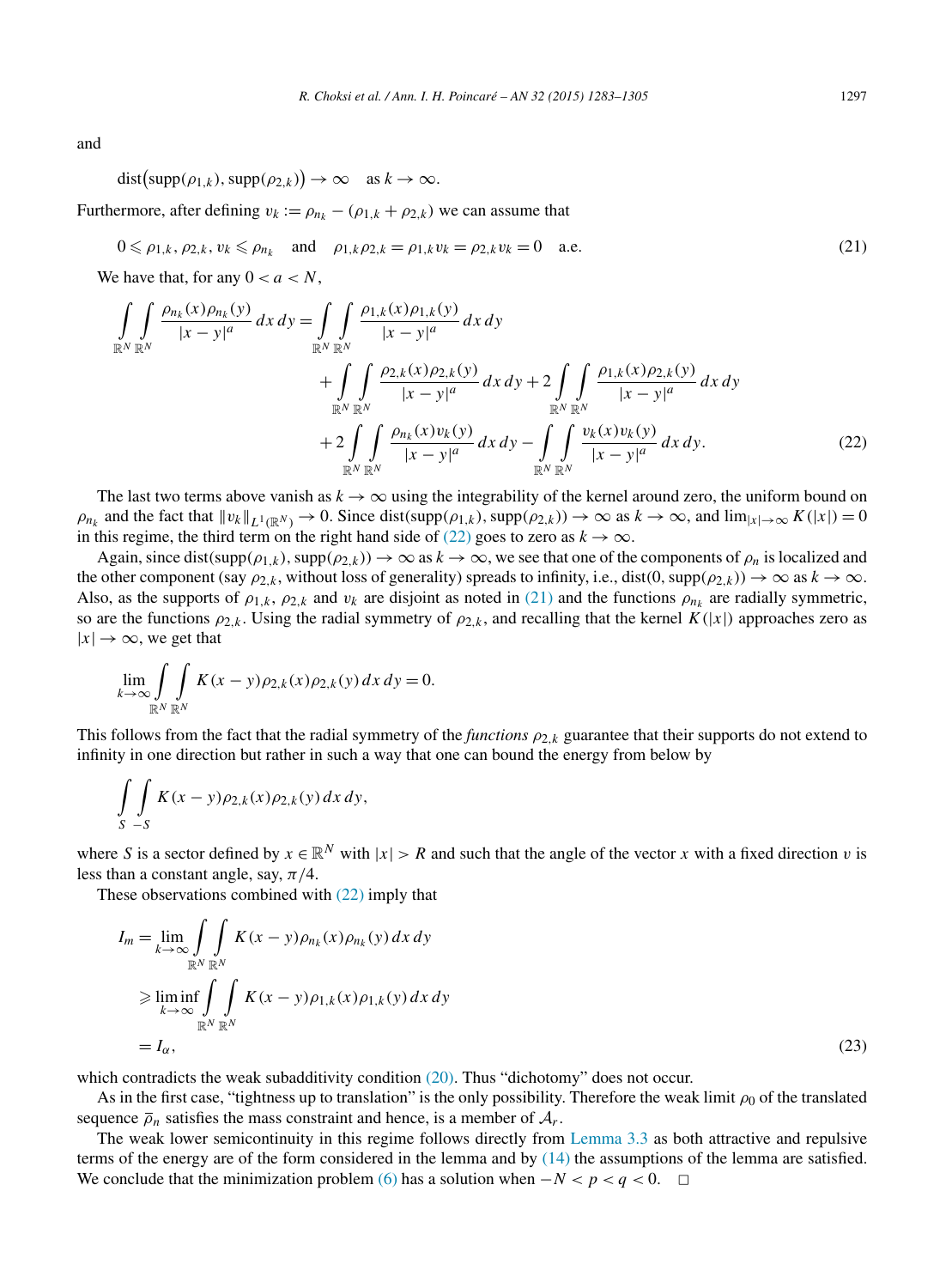<span id="page-15-0"></span>**Remark 3.4.** The concentration compactness principle suffices to establish a weaker form compactness so that we can pass to a weak limit in the sequence  $\rho_n$ . However, the sequence does not necessarily convergence strongly to  $\rho$  in any  $L^s(\mathbb{R}^N)$ . Indeed, strong convergence can fail due to mass leaking out at infinity and/or because of oscillations. By the tightness of the sequence  $\{\rho_n\}_{n\in\mathbb{N}}$  the former does not happen; but, we cannot rule out the oscillations of  $\rho_n$ .

On the other hand, we note that for functionals which contain a term that is convex in  $\rho$  (cf. [Remark 1.1\)](#page-3-0), one can further show that the convergence of  $\{\rho_n\}_{n\in\mathbb{N}}$  is strong (cf. [\[35,38\]\)](#page-21-0).

**Remark 3.5.** When  $N = 2$  the Newtonian potential is given by  $-\frac{1}{2\pi} \log |x|$ . Either considering the logarithmic term as the repulsion in

$$
K(x) = \frac{1}{q}|x|^q - \log|x|, \quad q > 0, \ x \in \mathbb{R}^2
$$

or as the attraction in

*B(yk ,R)*

$$
K(x) = \log |x| - \frac{1}{p}|x|^p, \quad -2 < p < 0, \ x \in \mathbb{R}^2
$$

the proof of [Theorem 2.1](#page-5-0) applies since the properties of the interaction potential (singularity at the origin and blow-up at infinity) remain the same as in higher dimensions.

**Remark 3.6** *(Uniform Boundedness)*. The uniform  $L^{\infty}$  bound is used for admissible densities  $\rho$  in the proof of [Theorem 2.1](#page-5-0) to control the energy near the singularity of *K*, and provide weak compactness in some function space. We have motivated, for example from the point of view of gradient flow dynamics, why this assumption is natural, or more precisely, acceptable. However, we do not believe it is essential but rather convenient for our proof. In fact, we believe that the assumption can be relaxed by just taking densities in some  $L^s$  (not necessarily uniformly bounded), using tightness of a minimizing sequence to imply convergence of measures, and then showing that, due to the negative-power repulsion, finite energy rules out concentrations (i.e. the densities remain *functions*). During the review process of this work we became aware of the work [\[24\]](#page-21-0) where the authors address this issue when −*N < p <* 2 − *N* using an obstacle problem interpretation.

*Positive power repulsion*  $p > 0$  The main tool in establishing the existence of minimizers for [\(9\)](#page-5-0) is, again, the concentration compactness principle. We refer to [58, [Section](#page-22-0) 4.3] for the following lemma.

**Lemma 3.7** *(Concentration Compactness Lemma for Measures). Let*  $\{\mu_n\}_{n\in\mathbb{N}}$  *be a sequence of probability measures on*  $\mathbb{R}^N$ . Then there exists a subsequence  $\{\mu_{n_k}\}_{k \in \mathbb{N}}$  satisfying one of the three following possibilities:

(i) (tightness up to translation) there exists  $y_k \in \mathbb{R}^N$  such that for all  $\epsilon > 0$  there exists  $R > 0$  with the property that

$$
\int_{(y_k,R)} d\mu_{n_k}(x) \geq 1 - \epsilon \quad \text{for all } k.
$$

- (ii)  $(\text{vanishing}) \lim_{k \to \infty} \sup_{y \in \mathbb{R}^N} \int_{B(y,R)} d\mu_{n_k}(x) = 0, \text{ for all } R > 0;$
- (iii) (dichotomy) there exists  $\alpha \in (0,1)$  such that for all  $\epsilon > 0$ , there exists a number  $R > 0$  and a sequence  $\{y_k\}_{k \in \mathbb{N}} \subset$ R*<sup>N</sup> with the following property:*

*Given*  $R' > R$  *there are non-negative measures*  $\mu_k^1$  *and*  $\mu_k^2$  *such that* 

$$
0 \leq \mu_k^1 + \mu_k^2 \leq \mu_{n_k},
$$
  
\n
$$
\text{supp}(\mu_k^1) \subset B(y_k, R), \qquad \text{supp}(\mu_k^2) \subset \mathbb{R}^N \setminus B(y_k, R'),
$$
  
\n
$$
\limsup_{k \to \infty} \left( \left| \alpha - \int_{\mathbb{R}^N} d\mu_k^1(x) \right| + \left| (1 - \alpha) - \int_{\mathbb{R}^N} d\mu_k^2(x) \right| \right) \leq \epsilon.
$$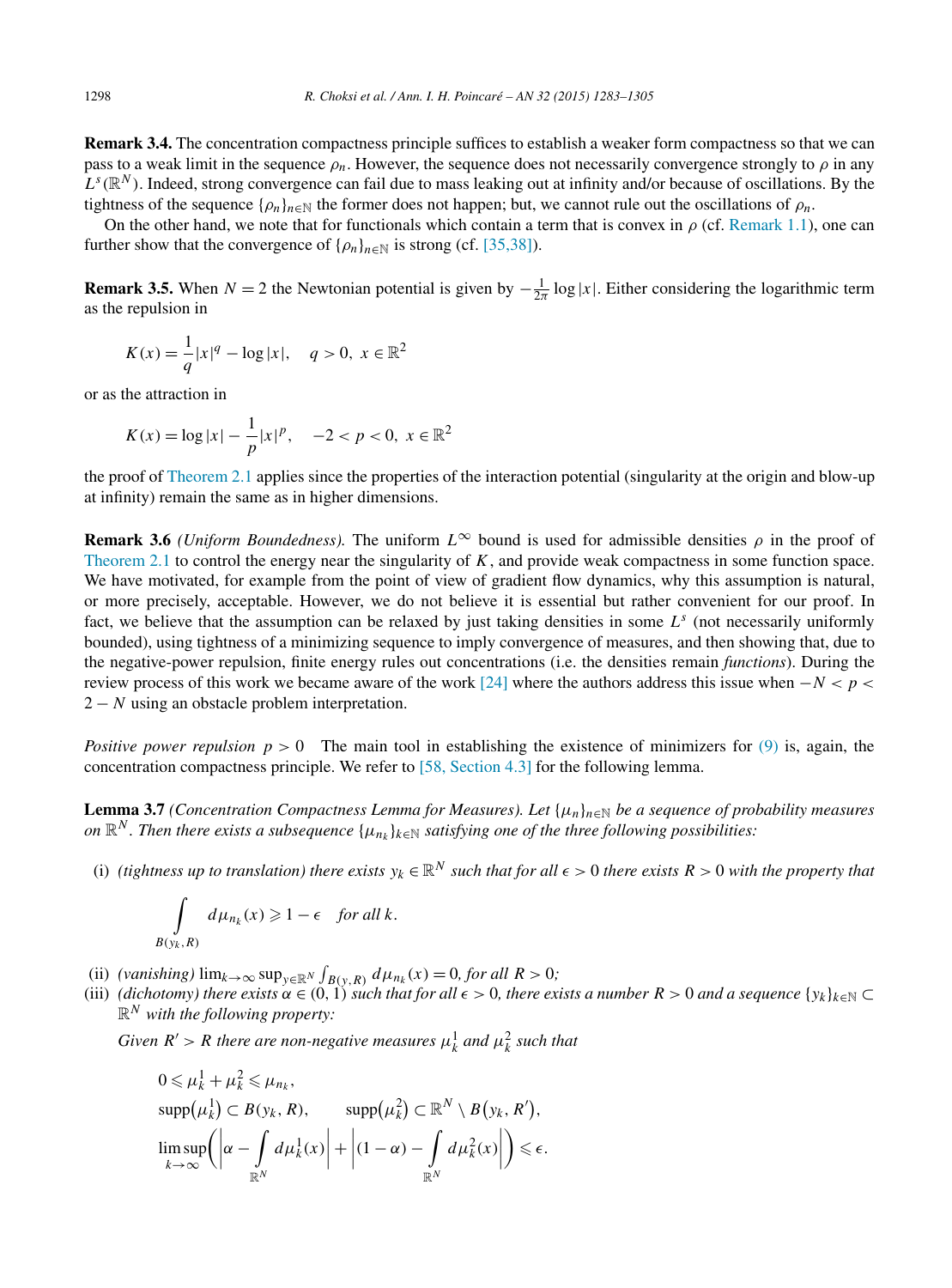**Proof** of **Theorem 2.3.** For any  $\mu \in \mathcal{P}(\mathbb{R}^N)$  we have that  $\int_{\mathbb{R}^N} d\mu(x) = 1$ . Also when  $q > p > 0$  the interaction potential satisfies  $K(|x|) \geq 1/q - 1/p$ . Thus

$$
\inf\bigl\{E(\mu): \mu \in \mathcal{P}(\mathbb{R}^N)\bigr\} > -\infty.
$$

Since  $K(|x|)$  ≤ 0 when  $0 \le |x| \le (q/p)^{1/(q-p)}$  we see that the above infimum is negative.

Now let  $\{\mu_n\}_{n\in\mathbb{N}} \subset \mathcal{P}(\mathbb{R}^N)$  be a minimizing sequence of the problem [\(9\).](#page-5-0) Then by the concentration compactness lemma for measures there is a subsequence of  $\{\mu_n\}_{k\in\mathbb{N}}$  which satisfies one of the three possibilities in [Lemma 23.](#page-15-0) Suppose "vanishing" occurs, i.e., for  $0 < \epsilon < 1$  and  $R > 0$  and for k sufficiently large enough we have that

$$
\int\limits_{B(y,R)} d\mu_{n_k}(x) < \epsilon
$$

for any  $y \in \mathbb{R}^N$ . This implies that

$$
\int_{\mathbb{R}^N\setminus B(0,R)}d\mu_{n_k}(x)\geq 1-\epsilon>0.
$$

Note that since *K* is a polynomial of |*x*| there exists a constant  $C_{p,q} > 0$  depending on *p* and *q* only such that

$$
K(x) \geqslant |x|^{q-p} - C_{p,q} \tag{24}
$$

with  $q - p > 0$ .

Now looking at the energy and using the indefinite growth of the interaction potential *K* as  $|x| \to \infty$  (see [Fig. 1\(](#page-1-0)d)) we see that

$$
\iint\limits_{\mathbb{R}^N} K(x - y) d\mu_{n_k}(x) d\mu_{n_k}(y) \ge \int\limits_{\mathbb{R}^N} \int\limits_{|x - y| > R} (|x - y|^{q - p} - C_{p,q}) d\mu_{n_k}(x) d\mu_{n_k}(y)
$$
\n
$$
\ge R^{q - p} \int\limits_{\mathbb{R}^N} \left( \int\limits_{|x - y| > R} d\mu_{n_k}(y) \right) d\mu_{n_k}(x) - C_{p,q}
$$
\n
$$
\ge R^{q - p} \left( 1 - \epsilon \right) - C_{p,q};
$$

hence, for sufficiently large *R*, there exists  $k_0 > 0$  such that the energy  $E[\mu_{n_k}] > 0$  for all  $n_k > k_0$ . This contradicts the fact that  $\{\mu_{n_k}\}_{k \in \mathbb{N}}$  is a minimizing sequence.

Similarly, if we assume that "dichotomy" occurs, looking at the energy and using (24) we get that

$$
\liminf_{k \to \infty} \int\limits_{\mathbb{R}^N} \int\limits_{\mathbb{R}^N} K(x - y) d\mu_{n_k}(x) d\mu_{n_k}(y) \ge \liminf_{k \to \infty} \int\limits_{\mathbb{R}^N} \int\limits_{\mathbb{R}^N} K(x - y) d\mu_k^1(x) d\mu_k^2(y)
$$
\n
$$
\ge (R' - R)^{q - p} \alpha (1 - \alpha) - C_{p,q}.
$$

Again, since  $q > p > 0$  and  $K(|x|) \nearrow \infty$  as  $|x| \to \infty$ , by taking R' large enough we get that

$$
\liminf_{k\to\infty} E[\mu_{n_k}]>0,
$$

a contradiction.

Therefore "tightness up to translation" is the only possibility. As in the case of [Theorem 2.1](#page-5-0) for  $q > 0$ , the centers  $y_k$  associated with the translation can be taken to be zero by the translation invariance of the energy. Hence we may assume the sequence of probability measures,  $\{\mu_n\}_{n\in\mathbb{N}}$  is tight. Then, by the Prokhorov's theorem (cf. [59, [The](#page-22-0)[orem 4.1\]\)](#page-22-0) there exists a further subsequence of  $\{\mu_n\}_{n\in\mathbb{N}}$  which we still index by *n*, and a measure  $\mu_0 \in \mathcal{P}(\mathbb{R}^N)$  such that

$$
\mu_n \stackrel{\text{weak-*}}{\rightharpoonup} \mu_0
$$
  
in  $\mathcal{P}(\mathbb{R}^N)$  as  $n \to \infty$ .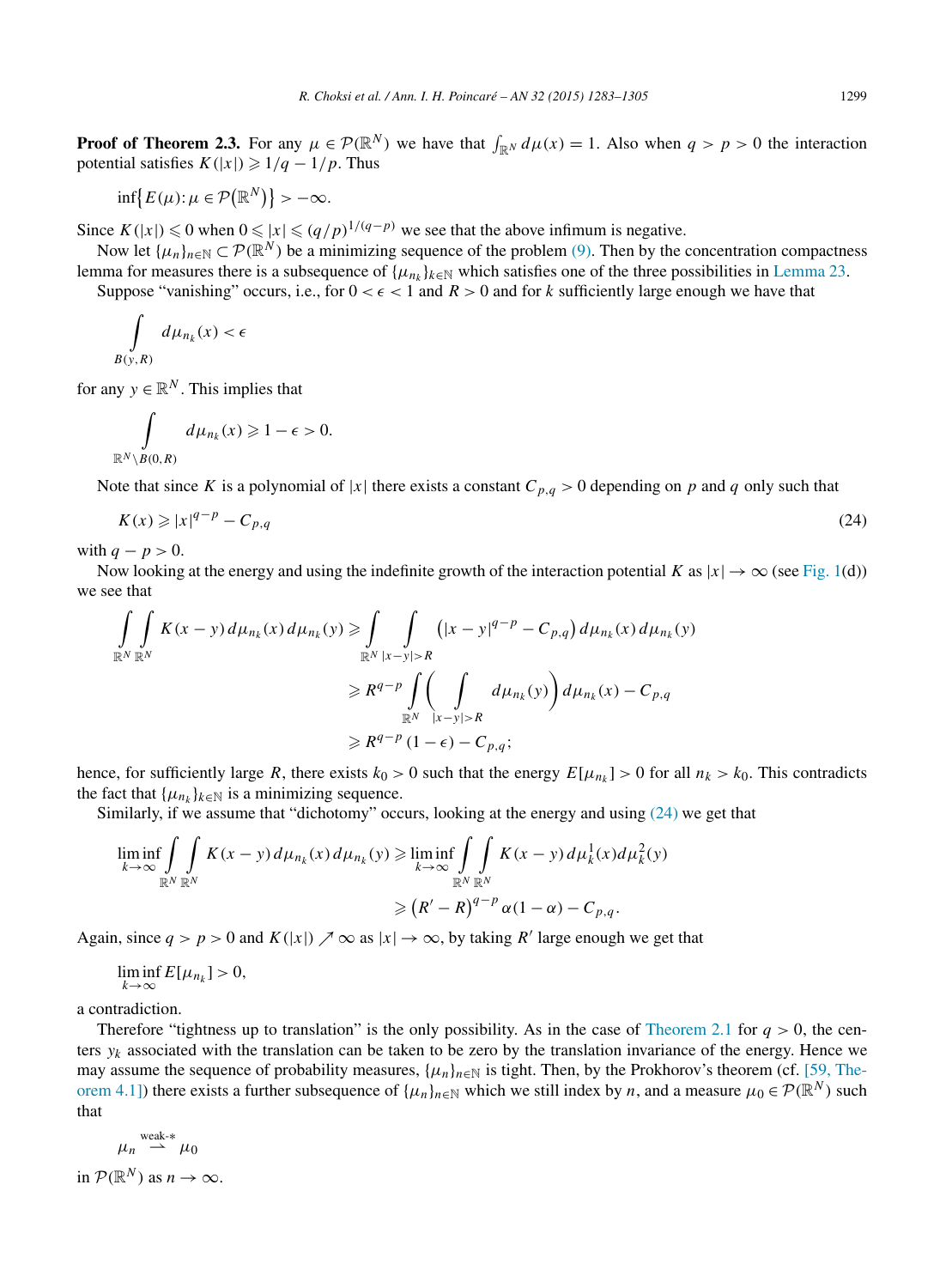<span id="page-17-0"></span>To show weak lower semicontinuity of  $E(\mu)$  we will proceed as in the proof of [Theorem 2.1,](#page-5-0) paying attention to the fact that in this regime *K* becomes negative.

Since the sequence  $\{\mu_n\}_{n \in \mathbb{N}}$  is tight, for any given  $\epsilon > 0$  there exists  $r > 0$  such that

$$
\int\limits_{B(0,r)} d\mu_0(x) \geq 1 - \epsilon.
$$

Choose  $R := \max\{(q/p)^{1/(q-p)} + 1, r\}$ , and define

$$
\tilde{G}_n(x) := \int\limits_{B(0,R)} K(x,y) d\mu_n(y) \quad \text{and} \quad \tilde{G}_0(x) := \int\limits_{B(0,R)} K(x,y) d\mu_0(y).
$$

As  $K(x, y)$  is continuous in *x* on  $B(0, R)$ , the sequence of functions  $\tilde{G}_n$  converges uniformly to  $\tilde{G}$  on  $C(\overline{B(0, R)})$ by the Arzela–Ascoli theorem, using the compactness of the closed ball and the equicontinuity of  $\tilde{G}_n$ . Then, by the uniform convergence of  $\tilde{G}_n$  and the weak- $*$  convergence of  $\mu_n$  we get that

$$
\liminf_{n \to \infty} \int\limits_{B(0,R)} \int\limits_{B(0,R)} K(x,y) \, d\mu_n(x) \, d\mu_n(y) = \int\limits_{B(0,R)} \int\limits_{B(0,R)} K(x,y) \, d\mu_0(x) \, d\mu_0(y).
$$

Since  $E(\mu_0) < \infty$ , again, the energy on  $\mathbb{R}^N \setminus B(0, R)$  is controlled and the above equality, as in [\(18\),](#page-12-0) yields

$$
\iint_{\mathbb{R}^N} K(x, y) d\mu_0(x) d\mu_0(y) \le \iint_{B(0, R)} K(x, y) d\mu_0(x) d\mu_0(y) + C\epsilon
$$
  
\n
$$
\le \liminf_{n \to \infty} \int_{B(0, R)} \int_{B(0, R)} K(x, y) d\mu_n(x) d\mu_n(y) + C\epsilon
$$
  
\n
$$
\le \liminf_{n \to \infty} \int_{\mathbb{R}^N} \int_{\mathbb{R}^N} K(x, y) d\mu_n(x) d\mu_n(y) + C\epsilon.
$$

Sending  $\epsilon$  to 0 gives the weak lower semicontinuity of *E*; hence,  $\mu_0 \in \mathcal{P}(\mathbb{R}^N)$  is a solution of the minimization problem  $(9)$ .  $\Box$ 

## *3.2. Ground state for quadratic attraction and Newtonian repulsion*

Finally, going back to the setting of admissible *functions*, i.e., working in A defined by [\(7\),](#page-4-0) we will prove [The](#page-6-0)[orem 2.4](#page-6-0) and characterize the ground state when  $q = 2$  and  $p = 2 - N$ . To establish this we need to derive the full Euler–Lagrange equations for the energy *E*. We obtain these equations not in the restricted class of radially symmetric densities but in the wider class [\(7\).](#page-4-0) The same Euler–Lagrange equations were formally obtained in [\[60\]](#page-22-0) in one dimension and derived in the context of minimization with respect to the 2-Wasserstein distance in [\[21\].](#page-21-0) Similar conditions were considered in [60, [Section](#page-22-0) 2.3]; however, here we take a more direct and elementary approach in the spirit of a variational inequality.

**Lemma 3.8** (First Variation of the Energy). Let  $\rho_0 \in A$  be a minimizer of the energy E. Then we have

$$
\Lambda(x) \geqslant \eta \quad a.e. \text{ on the set } \{x : \rho_0(x) = 0\},\newline \Lambda(x) = \eta \quad a.e. \text{ on the set } \{x : \rho_0(x) > 0\},\newline
$$
\n
$$
(25)
$$

*where*

$$
\Lambda(x) := 2 \int_{\mathbb{R}^N} \left( \frac{1}{q} |x - y|^q - \frac{1}{p} |x - y|^p \right) \rho_0(y) \, dy,\tag{26}
$$

*and η is a constant.*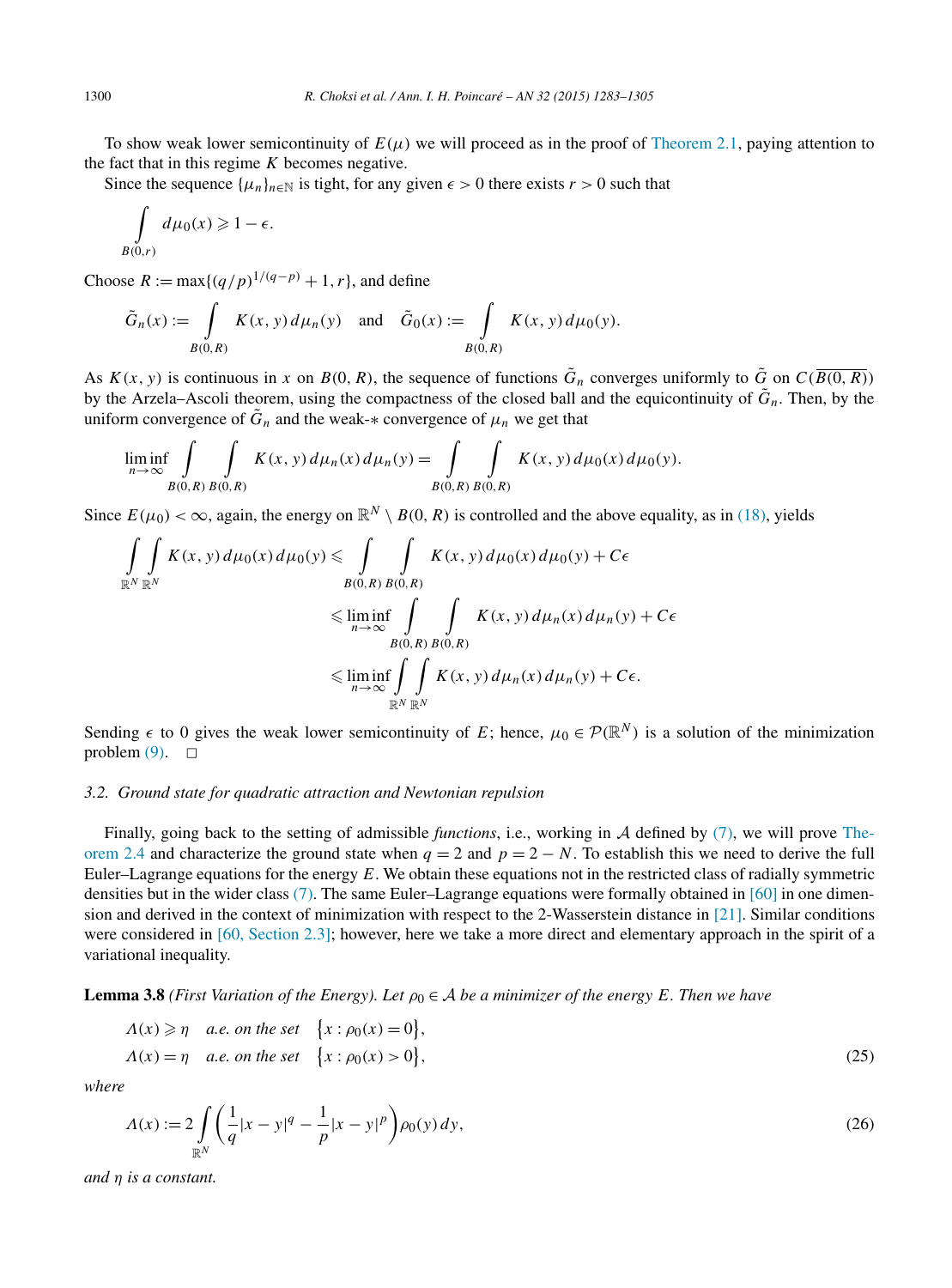<span id="page-18-0"></span>**Proof.** Proceeding as in [\[51\],](#page-21-0) let  $\rho_0$  be a minimizer of *E* and let  $\zeta \in Z$  be an arbitrary function. For  $0 \leq \epsilon \leq 1$ , consider

$$
\rho_{\epsilon}(x) := \rho_0(x) + \epsilon \left( \zeta(x) - \frac{\int_{\mathbb{R}^N} \zeta(x) dx}{m} \rho_0(x) \right). \tag{27}
$$

Clearly  $\int_{\mathbb{R}^N} \rho_{\epsilon}(x) dx = m$ . Also, since  $\zeta \in Z$ , we have  $\rho_{\epsilon} \ge 0$ .

Note that the function

$$
e(\epsilon) := E\left[\rho_0(x) + \epsilon \left(\zeta(x) - \frac{\int_{\mathbb{R}^N} \zeta(x) dx}{m} \rho_0(x)\right)\right]
$$
(28)

is defined on the interval [0, 1]. Indeed, 0 is a boundary point, since for any  $\epsilon < 0$ , the perturbation function  $\rho_{\epsilon}$  can be made negative; hence, it is not a member of the admissible class.

Now the minimality of  $\rho_0$  implies that

$$
e'(0^+) = \frac{d}{d\epsilon}\bigg|_{\epsilon=0^+} E(\rho_\epsilon) \geqslant 0. \tag{29}
$$

In explicit terms this means that

$$
\frac{d}{d\epsilon}\Big|_{\epsilon=0^{+}} E(\rho_{\epsilon}) = 2 \int\limits_{\mathbb{R}^{N}} \int\limits_{\mathbb{R}^{N}} \left(\frac{1}{q}|x-y|^{q} - \frac{1}{p}|x-y|^{p}\right) \rho_{0}(y)\zeta(x) dx dy
$$
\n
$$
- 2\left(\frac{\int_{\mathbb{R}^{N}} \zeta(x) dx}{m}\right) \int\limits_{\mathbb{R}^{N}} \int\limits_{\mathbb{R}^{N}} \left(\frac{1}{q}|x-y|^{q} - \frac{1}{p}|x-y|^{p}\right) \rho_{0}(x) \rho_{0}(y) dx dy
$$
\n
$$
= \int\limits_{\mathbb{R}^{N}} \Lambda(x)\zeta(x) dx - \eta \int\limits_{\mathbb{R}^{N}} \zeta(x) dx
$$
\n
$$
= \int\limits_{\mathbb{R}^{N}} (\Lambda(x) - \eta)\zeta(x) dx,
$$

where  $\Lambda$  was defined in [\(26\),](#page-17-0) and

$$
\eta := \frac{\int_{\mathbb{R}^N} A(x)\rho_0(x) \, dx}{m}.\tag{30}
$$

Hence, we get that

$$
\int_{\mathbb{R}^N} \left( \Lambda(x) - \eta \right) \zeta(x) \, dx \geqslant 0. \tag{31}
$$

The inequality (31) above holds, in particular, for all non-negative functions  $\zeta \in L^1(\mathbb{R}^N) \cap L^\infty(\mathbb{R}^N)$  satisfying

$$
\int\limits_{\mathbb{R}^N}\zeta(x)\,dx\leqslant\frac{m}{2}.
$$

This, in turn, implies that

$$
\Lambda(x) - \eta \geq 0 \quad \text{a.e.}
$$

Moreover, note that *η* is the average of *Λ* with respect to the measure  $\rho_0(x)dx$ , and hence the condition  $\Lambda(x) \geq \eta$  a.e. implies that  $\Lambda(x) = \eta$  for a.e. *x* where  $\rho_0(x) > 0$ . This establishes [\(25\).](#page-17-0)  $\Box$ 

It is evident that in [Lemma 3.8,](#page-17-0) we actually do not need  $\rho_0$  to be a minimizer but simply a critical point in the sense of (29) holding for all  $\zeta \in Z$ .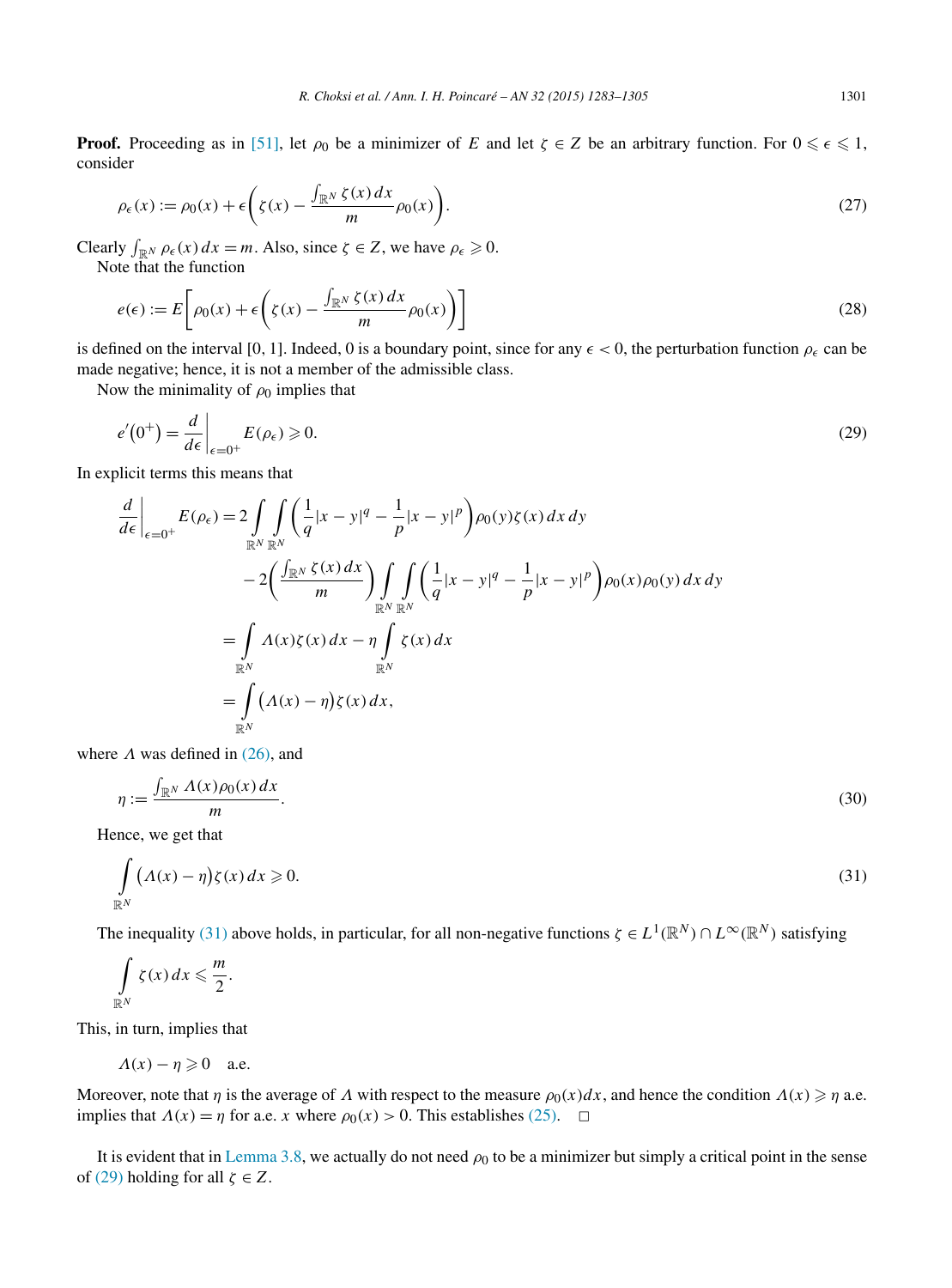<span id="page-19-0"></span>**Remark 3.9** *(Equipartition of the Energy).* Note that the equipartition (up to constants) of the energy is a necessary condition for criticality. Namely, when for  $\rho \in A$ , and for any  $\lambda \neq 0$  we consider the rescaled function  $\rho^{\lambda}$  given by  $\rho^{\lambda}(x) := (1/\lambda^N) \rho(x/\lambda)$ , then a necessary condition for criticality (in particular for being a local minimizer) is that

$$
\left. \frac{d}{d\lambda} \right|_{\lambda=1} E(\rho^{\lambda}) = 0. \tag{32}
$$

In particular, if  $\rho_0 \in A$  satisfies (32), then

$$
\int_{\mathbb{R}^N} \int_{\mathbb{R}^N} |x - y|^q \rho_0(x) \rho_0(y) dx dy = \int_{\mathbb{R}^N} \int_{\mathbb{R}^N} |x - y|^p \rho_0(x) \rho_0(y) dx dy
$$
\n(33)

Now we can prove [Theorem 2.4.](#page-6-0)

**Proof of Theorem 2.4.** The existence of a minimizer was established in [Theorem 2.1.](#page-5-0) Now, first we note that since  $M \ge \frac{m}{\omega_N}$ , the function  $\rho$  is in the admissible class A, where  $\omega_N = \frac{\pi^{N/2}}{\Gamma(N/2+1)}$  denotes the volume of the unit ball in  $\mathbb{R}^N$ . Next, we check that  $\rho$  is a critical point of the functional *E*, i.e., that  $\rho$  satisfies [\(25\).](#page-17-0) As noted in [Remark 2.5,](#page-6-0) the attractive term of the energy simplifies when  $q = 2$ . On the other hand, when  $p = 2 - N$  the repulsive part is the Newtonian potential (i.e.,  $-\Delta_y(|x-y|^{2-N}) = N(N-2)\omega_N \delta_x$ ), and

$$
\Phi(x) := \int_{B(0,1)} \frac{1}{N(N-2)\omega_N |x - y|^{N-2}} dy
$$

solves the Poisson problem

$$
-\Delta \Phi(x) = \begin{cases} 1 & \text{if } |x| \leq 1, \\ 0 & \text{if } |x| > 1. \end{cases}
$$

Since the right-hand side of the Poisson problem is radial, so is  $\Phi(x)$ . We use the expression of the Laplacian on  $\mathbb{R}^N$ in hyper-spherical coordinates,

$$
-\Delta \Phi(x) = -\frac{1}{r^{N-1}} \frac{d}{dr} \left( r^{N-1} \frac{d\Phi(r)}{dr} \right),
$$

with  $r = |x|$ , and integrate once to get

$$
\frac{d\Phi(r)}{dr} = \begin{cases} -\frac{r}{N} & \text{if } r \leq 1, \\ -\frac{1}{Nr^{N-1}} & \text{if } r > 1. \end{cases}
$$

Integrating one more time and using the fact that  $\Phi \in C^1$  by elliptic regularity, we get that

$$
\Phi(r) = \begin{cases}\n-\frac{r^2}{2N} + \frac{1}{2(N-2)} & \text{if } r \le 1, \\
\frac{1}{N(N-2)r^{N-2}} & \text{if } r > 1.\n\end{cases}
$$

Then we calculate the function  $\Lambda(x)$  given by [\(26\)](#page-17-0) to find

$$
\begin{split} \Lambda(x) &= 2 \int\limits_{\mathbb{R}^N} \left( \frac{1}{2} |x - y|^2 - \frac{1}{2 - N} |x - y|^{2 - N} \right) \frac{m}{\omega_N} \chi_{B(0, 1)}(y) \, dy \\ &= \frac{m}{\omega_N} \left( \int\limits_{B(0, 1)} |x|^2 + |y|^2 \, dy \right) + \frac{2m}{\omega_N (N - 2)} \int\limits_{B(0, 1)} \frac{1}{|x - y|^{N - 2}} \, dy \\ &= \begin{cases} \frac{2mN^2}{N^2 - 4} & \text{if } |x| \le 1, \\ m|x|^2 + \frac{2m}{(N - 2)|x|^{N - 2}} + \frac{mN}{N + 2}, & \text{if } |x| > 1. \end{cases} \end{split}
$$

Clearly,  $supp(\rho) = \{x \in \mathbb{R}^N : |x| \leq 1\}$ , and when  $|x| \leq 1$ , we have  $\Lambda \equiv \eta$  by [\(30\).](#page-18-0) For  $|x| > 1$ , note that  $\Lambda(x)$  is an increasing function of |*x*| and equals *η* when  $|x| = 1$ ; hence,  $\rho$  satisfies [\(25\),](#page-17-0) and is a critical point of *E*.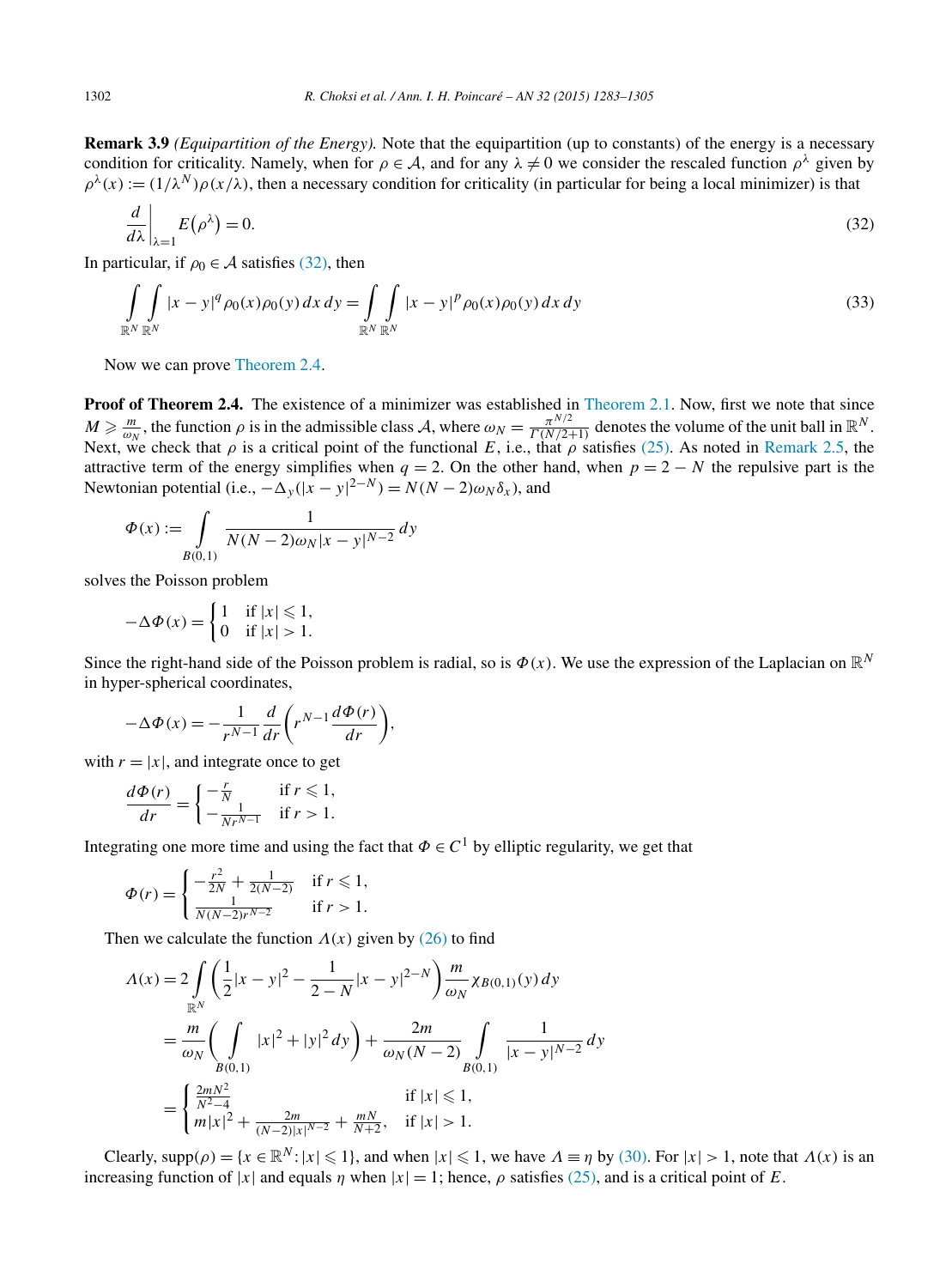<span id="page-20-0"></span>Note that we can write the repulsive part in [\(10\)](#page-6-0) using the  $H^{-1}$ -norm,<sup>3</sup> and write the energy as

$$
E(\rho) = m \int_{\mathbb{R}^N} |x|^2 \rho(x) dx + N(N-2) \omega_N ||\rho||_{H^{-1}(\mathbb{R}^N)}^2.
$$

Here, both terms in the energy are strictly convex.<sup>4</sup> Since the energy is strictly convex in every direction and  $\rho(x)$  =  $\frac{m}{\omega_N}$  *χB*(0,1)(*x*) is a critical point, it is the global minimizer of the problem [\(6\).](#page-4-0)  $\Box$ 

**Remark 3.10.** When  $p = 2 - N$  the repulsive term is always strictly convex as it can be written as the square of the *H*<sup>-1</sup>-norm of  $\rho$ ; however, for  $q > 2 - N$ ,  $q \neq 2$ , it is difficult to check the convexity of the attractive term due to cross-integral terms in the energy.

**Remark 3.11.** The scaling of the uniform distribution  $(m/\omega_N)\chi_{B(0,1)}$  can be determined by looking at the weak criticality condition [\(33\).](#page-19-0) Indeed, when  $q = 2$  and  $p = 2 - N$ , an explicit calculation shows that for any given  $m > 0$ the function

$$
\rho_R(x) := \frac{m}{\omega_N R^N} \chi_{B(0,R)}(x)
$$

satisfies the weak condition [\(33\)](#page-19-0) if and only if  $R = 1$ .

## **Conflict of interest statement**

We wish to confirm that there are no known conflicts of interest associated with this publication and there has been no significant financial support for this work that could have influenced its outcome.

# **Acknowledgements**

This work was supported by NSERC Canada Discovery Grants. I.T. was also supported by the Applied Mathematics Laboratory of the Centre de Recherches Mathématiques through a postdoctoral fellowship. The authors would like to thank Dejan Slepčev for many useful comments and to the anonymous referees for comments and suggestions which helped the authors to improve the paper.

### **References**

- [1] D. [Benedetto,](http://refhub.elsevier.com/S0294-1449(14)00076-6/bib42656E65646574746F5F6574616Cs1) E. Caglioti, M. Pulvirenti, A kinetic equation for granular media, Modél. Math. Anal. Numér. 31 (5) (1997) 615–641.
- [2] A. Bertozzi, J. Carrillo, T. Laurent, Blow-up in [multidimensional](http://refhub.elsevier.com/S0294-1449(14)00076-6/bib426572746F7A7A69436172696C6C6F4C617572656E74s1) aggregation equations with mildly singular interaction kernels, Nonlinearity 22 (3) (2009) [683–710.](http://refhub.elsevier.com/S0294-1449(14)00076-6/bib426572746F7A7A69436172696C6C6F4C617572656E74s1)
- [3] A. Bertozzi, T. Laurent, Finite-time blow-up of solutions of an [aggregation](http://refhub.elsevier.com/S0294-1449(14)00076-6/bib426572746F7A7A694C617572656E74s1) equation in **R***n*, Commun. Math. Phys. 274 (3) (2007) 717–735.
- [4] M. Bodnar, J. Velazquez, An [integro-differential](http://refhub.elsevier.com/S0294-1449(14)00076-6/bib426F646E617256656C61737175657A32s1) equation arising as a limit of individual cell-based models, J. Differ. Equ. 222 (2) (2006) [341–380.](http://refhub.elsevier.com/S0294-1449(14)00076-6/bib426F646E617256656C61737175657A32s1)
- [5] K. Fellner, G. Raoul, Stable stationary states of non-local interaction equations, Math. Models Methods Appl. Sci. 20 (12) (2010) [2267–2291.](http://refhub.elsevier.com/S0294-1449(14)00076-6/bib466552613130s1)
- [6] R.C. Fetecau, Y. Huang, T. [Kolokolnikov,](http://refhub.elsevier.com/S0294-1449(14)00076-6/bib466548754B6F3131s1) Swarm dynamics and equilibria for a nonlocal aggregation model, Nonlinearity 24 (10) (2011) [2681–2716.](http://refhub.elsevier.com/S0294-1449(14)00076-6/bib466548754B6F3131s1)
- [7] D. Holm, V. Putkaradze, [Aggregation](http://refhub.elsevier.com/S0294-1449(14)00076-6/bib486F507532303035s1) of finite-size particles with variable mobility, Phys. Rev. Lett. 95 (2005) 226106.
- [8] D. Holm, V. Putkaradze, Formation of clumps and patches in [selfaggregation](http://refhub.elsevier.com/S0294-1449(14)00076-6/bib486F507532303036s1) of finite-size particles, Physica D 220 (2) (2006) 183–196.
- [9] Y. Huang, A. Bertozzi, Self-similar blowup solutions to an aggregation equation in R*n*, SIAM J. Appl. Math. 70 (7) (2010) [2582–2603.](http://refhub.elsevier.com/S0294-1449(14)00076-6/bib4875426532303130s1)
- [10] A. Leverentz, C. Topaz, A. Bernoff, Asymptotic dynamics of [attractive-repulsive](http://refhub.elsevier.com/S0294-1449(14)00076-6/bib4C65546F426532303039s1) swarms, SIAM J. Appl. Dyn. Syst. 8 (3) (2009) 880–908.
- [11] A. Mogilner, L. [Edelstein-Keshet,](http://refhub.elsevier.com/S0294-1449(14)00076-6/bib4D4Bs1) A non-local model for a swarm, J. Math. Biol. 38 (1999) 534–570.

<sup>3</sup> For a function  $\rho \in L^2(\mathbb{R}^N)$  the  $H^{-1}$ -norm is defined as

$$
\|\rho\|_{H^{-1}(\mathbb{R}^N)}^2 = \int\limits_{\mathbb{R}^N} \int\limits_{\mathbb{R}^N} \frac{\rho(x)\rho(y)}{N(N-2)\omega_N|x-y|^{N-2}} \, dx \, dy.
$$

<sup>4</sup> A functional  $E: A \to \mathbb{R}$  is strictly convex if for all f and g in A,  $f \neq g$ , and  $t \in (0, 1)$  we have  $E[f + (1-t)g] < tE[f] + (1-t)E[g]$ .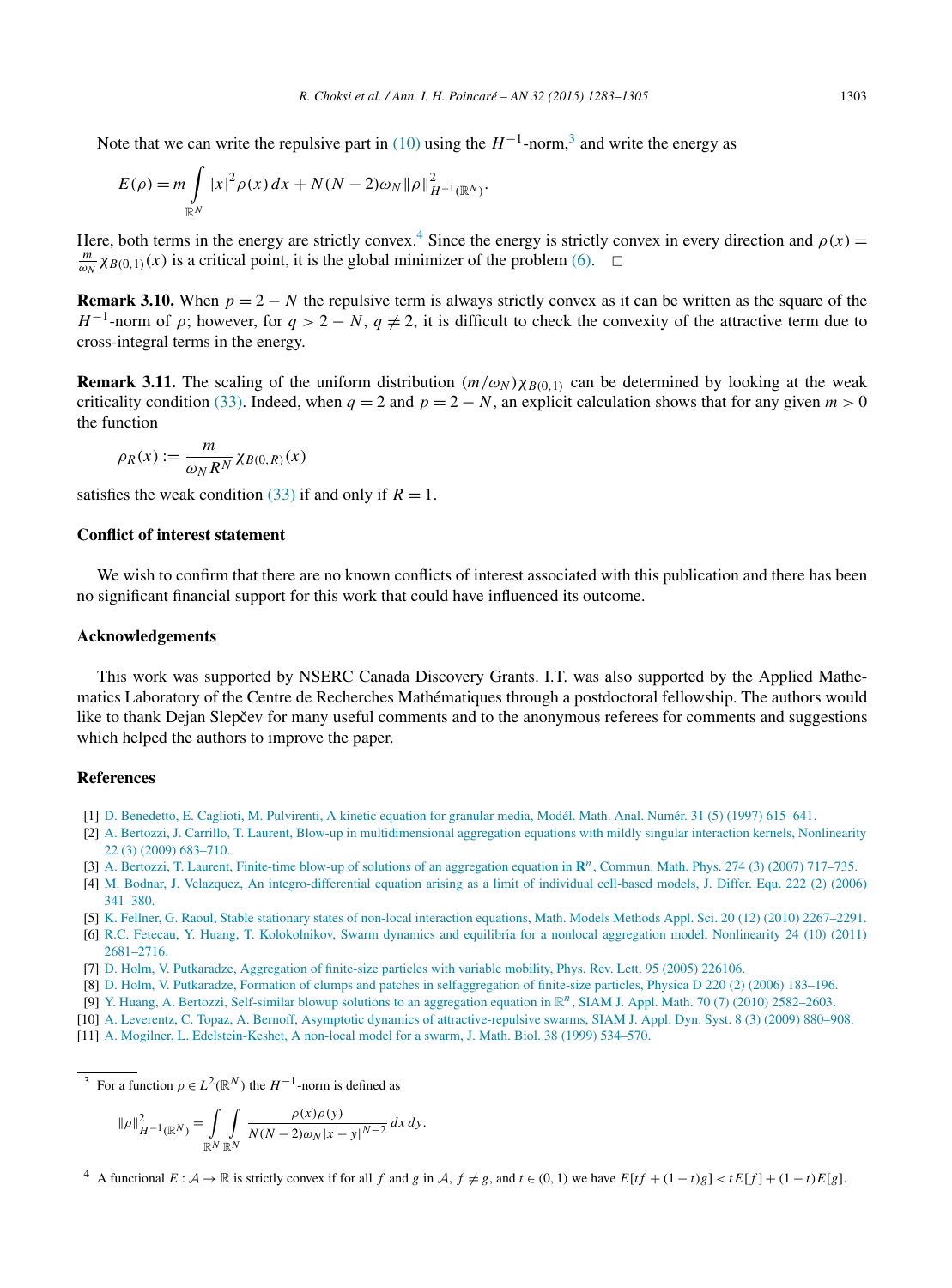- <span id="page-21-0"></span>[12] C. Topaz, A. Bertozzi, M. Lewis, A nonlocal continuum model for biological [aggregation,](http://refhub.elsevier.com/S0294-1449(14)00076-6/bib546F42654C65s1) Bull. Math. Biol. 68 (2006) 1601–1623.
- [13] G. Toscani, [One-dimensional](http://refhub.elsevier.com/S0294-1449(14)00076-6/bib546F7363616E6932303030s1) kinetic models of granular flows, Modél. Math. Anal. Numér. 34 (6) (2000) 1277–1291.
- [14] L. Ambrosio, N. Gigli, G. Savaré, Gradient Flows in Metric Spaces and in the Space of [Probability](http://refhub.elsevier.com/S0294-1449(14)00076-6/bib616D62726F73696F6769676C69736176617265s1) Measures, 2nd edition, Lectures in [Mathematics](http://refhub.elsevier.com/S0294-1449(14)00076-6/bib616D62726F73696F6769676C69736176617265s1) ETH Zürich, Birkhäuser Verlag, Basel, 2008.
- [15] J.A. Carrillo, M. DiFrancesco, A. Figalli, T. Laurent, D. Slepčev, [Global-in-time](http://refhub.elsevier.com/S0294-1449(14)00076-6/bib4361446946694C61536C32303131s1) weak measure solutions and finite-time aggregation for nonlocal [interaction](http://refhub.elsevier.com/S0294-1449(14)00076-6/bib4361446946694C61536C32303131s1) equations, Duke Math. J. 156 (2) (2011) 229–271.
- [16] J. Haile, Molecular Dynamics [Simulation:](http://refhub.elsevier.com/S0294-1449(14)00076-6/bib4861696C6531393932s1) Elementary Methods, John Wiley and Sons, Inc., New York, 1992.
- [17] D. Balagué, J. Carrillo, T. Laurent, G. Raoul, Nonlocal interactions by [repulsive-attractive](http://refhub.elsevier.com/S0294-1449(14)00076-6/bib42616C616775655F6574616C3132s1) potentials: radial ins/stability, Physica D 260 (2013) [5–25.](http://refhub.elsevier.com/S0294-1449(14)00076-6/bib42616C616775655F6574616C3132s1)
- [18] R.C. Fetecau, Y. Huang, Equilibria of biological aggregations with nonlocal [repulsive-attractive](http://refhub.elsevier.com/S0294-1449(14)00076-6/bib466548753133s1) interactions, Physica D 260 (2013) 49–64.
- [19] T. [Kolokolnikov,](http://refhub.elsevier.com/S0294-1449(14)00076-6/bib4B6F5375556D426532303131s1) H. Sun, D. Uminsky, A. Bertozzi, A theory of complex patterns arising from 2D particle interactions, Phys. Rev. E, Rapid Commun. 84 (2011) [015203\(R\).](http://refhub.elsevier.com/S0294-1449(14)00076-6/bib4B6F5375556D426532303131s1)
- [20] J. von Brecht, D. Uminsky, T. [Kolokolnikov,](http://refhub.elsevier.com/S0294-1449(14)00076-6/bib4272656368745F6574616C32303131s1) A. Bertozzi, Predicting pattern formation in particle interactions, Math. Models Methods Appl. Sci. 22 (1) (2012) [1140002.](http://refhub.elsevier.com/S0294-1449(14)00076-6/bib4272656368745F6574616C32303131s1)
- [21] D. Balagué, J. Carrillo, T. Laurent, G. Raoul, [Dimensionality](http://refhub.elsevier.com/S0294-1449(14)00076-6/bib42616C616775655F6574616C3133s1) of local minimizers of the interaction energy, Arch. Ration. Mech. Anal. 209 (2013) [1055–1088.](http://refhub.elsevier.com/S0294-1449(14)00076-6/bib42616C616775655F6574616C3133s1)
- [22] M. Bodnar, J. Velasquez, Derivation of [macroscopic](http://refhub.elsevier.com/S0294-1449(14)00076-6/bib426F646E617256656C61737175657A31s1) equations for individual cell-based models: a formal approach, Math. Models Methods Appl. Sci. 28 (2005) [1757–1779.](http://refhub.elsevier.com/S0294-1449(14)00076-6/bib426F646E617256656C61737175657A31s1)
- [23] J. Carrillo, M. Chipot, Y. Huang, On global minimizers of repulsive-attractive power-law interaction energies, preprint.
- [24] J. Carrillo, M. Delgadino, A. Mellet, Regularity of local minimizers of the interaction energy via obstacle problems, preprint.
- [25] J. Cañizo, J. Carrillo, F. Patacchini, Existence of compactly supported global minimizers for the interaction energy, preprint.
- [26] R. Simione, D. Slepčev, I. Topaloglu, Existence of minimizers of nonlocal interaction energies, preprint.
- [27] J. Bedrossian, Intermediate asymptotics for critical and supercritical aggregation equations and [Patlak–Keller–Segel](http://refhub.elsevier.com/S0294-1449(14)00076-6/bib42656432303130s1) models, Commun. Math. Sci. 9 (4) (2011) [1143–1161.](http://refhub.elsevier.com/S0294-1449(14)00076-6/bib42656432303130s1)
- [28] J. Bedrossian, N. Rodríguez, A. Bertozzi, Local and global well-posedness for aggregation equations and [Patlak–Keller–Segel](http://refhub.elsevier.com/S0294-1449(14)00076-6/bib4265526F426532303131s1) models with degenerate diffusion, [Nonlinearity](http://refhub.elsevier.com/S0294-1449(14)00076-6/bib4265526F426532303131s1) 24 (2011) 1683–1714.
- [29] A. Bertozzi, D. Slepčev, Existence and uniqueness of solutions to an [aggregation](http://refhub.elsevier.com/S0294-1449(14)00076-6/bib426572746F7A7A69536C65706365763130s1) equation with degenerate diffusion, Commun. Pure Appl. Anal. 9 (6) (2010) [1617–1637.](http://refhub.elsevier.com/S0294-1449(14)00076-6/bib426572746F7A7A69536C65706365763130s1)
- [30] A. Blanchet, J. Carrillo, P. Laurençot, Critical mass for a [Patlak–Keller–Segel](http://refhub.elsevier.com/S0294-1449(14)00076-6/bib426C43614C613039s1) model with degenerate diffusion in higher dimensions, Calc. Var. Partial Differ. Equ. 35 (2) (2009) [133–168.](http://refhub.elsevier.com/S0294-1449(14)00076-6/bib426C43614C613039s1)
- [31] M. Burger, V. Capasso, D. Morale, On an aggregation model with long and short range [interactions,](http://refhub.elsevier.com/S0294-1449(14)00076-6/bib4275726765726574616C32s1) Nonlinear Anal., Real World Appl. 8 (3) (2007) [939–958.](http://refhub.elsevier.com/S0294-1449(14)00076-6/bib4275726765726574616C32s1)
- [32] M. Burger, M. [DiFrancesco,](http://refhub.elsevier.com/S0294-1449(14)00076-6/bib4275726765726574616C33s1) Large time behavior of nonlocal aggregation models with nonlinear diffusion, Netw. Heterog. Media 3–4 (2008) [749–785.](http://refhub.elsevier.com/S0294-1449(14)00076-6/bib4275726765726574616C33s1)
- [33] M. Burger, M. [DiFrancesco,](http://refhub.elsevier.com/S0294-1449(14)00076-6/bib4275726765726574616C31s1) M. Franek, Stationary states of quadratic diffusion equations with long-range attraction, Commun. Math. Sci. 3 (2013) [709–738.](http://refhub.elsevier.com/S0294-1449(14)00076-6/bib4275726765726574616C31s1)
- [34] M. Burger, R.C. Fetecau, Y. Huang, Stationary states and asymptotic behaviour of [aggregation](http://refhub.elsevier.com/S0294-1449(14)00076-6/bib4275726765726574616C34s1) models with nonlinear local repulsion, SIAM J. Appl. Dyn. Syst. 13 (2014) [397–424.](http://refhub.elsevier.com/S0294-1449(14)00076-6/bib4275726765726574616C34s1)
- [35] J. Bedrossian, Global minimizers for free energies of subcritical [aggregation](http://refhub.elsevier.com/S0294-1449(14)00076-6/bib426564726F737369616Es1) equations with degenerate diffusion, Appl. Math. Lett. 24 (11) (2011) [1927–1932.](http://refhub.elsevier.com/S0294-1449(14)00076-6/bib426564726F737369616Es1)
- [36] J. Auchmuty, Existence of [axisymmetric](http://refhub.elsevier.com/S0294-1449(14)00076-6/bib41s1) equilibrium figures, Arch. Ration. Mech. Anal. 65 (3) (1977) 249–261.
- [37] J. [Auchmuty,](http://refhub.elsevier.com/S0294-1449(14)00076-6/bib4142s1) R. Beals, Variational solutions of some nonlinear free boundary problems, Arch. Ration. Mech. Anal. 43 (1971) 255–271.
- [38] P.-L. Lions, The [concentration-compactness](http://refhub.elsevier.com/S0294-1449(14)00076-6/bib4Cs1) principle in the calculus of variations. The locally compact case. I, Ann. Inst. Henri Poincaré, Anal. Non Linéaire 1 (2) (1984) [109–145.](http://refhub.elsevier.com/S0294-1449(14)00076-6/bib4Cs1)
- [39] C. Le Bris, Some results on the [Thomas–Fermi–Dirac–von](http://refhub.elsevier.com/S0294-1449(14)00076-6/bib4C6542726973s1) Weizsäcker model, Differ. Integral Equ. 6 (1993) 337–353.
- [40] C. Le Bris, P.-L. Lions, From atoms to crystals: a [mathematical](http://refhub.elsevier.com/S0294-1449(14)00076-6/bib4C654272697332s1) journey, Bull. Am. Math. Soc. 42 (3) (2005) 291–363.
- [41] E. Lieb, [Thomas–Fermi](http://refhub.elsevier.com/S0294-1449(14)00076-6/bib4C6965623831s1) and related theories of atoms and molecules, Rev. Mod. Phys. 52 (1981) 603–641.
- [42] J. Lu, F. Otto, Nonexistence of a minimizer for the [Thomas–Fermi–Dirac–von](http://refhub.elsevier.com/S0294-1449(14)00076-6/bib4C754F74746F3133s1) Weizsäcker model, Commun. Pure Appl. Math. 67 (10) (2014) [1605–1617.](http://refhub.elsevier.com/S0294-1449(14)00076-6/bib4C754F74746F3133s1)
- [43] R. Choksi, M. Peletier, Small volume fraction limit of the diblock copolymer problem: I. Sharp interface [functional,](http://refhub.elsevier.com/S0294-1449(14)00076-6/bib43686F6B736950656C65746965723039s1) SIAM J. Math. Anal. 42 (3) (2010) [1334–1370.](http://refhub.elsevier.com/S0294-1449(14)00076-6/bib43686F6B736950656C65746965723039s1)
- [44] R. Choksi, M. Peletier, Small volume fraction limit of the diblock copolymer problem: II. Diffuse interface [functional,](http://refhub.elsevier.com/S0294-1449(14)00076-6/bib43686F6B736950656C65746965723130s1) SIAM J. Math. Anal. 43 (2) (2011) [739–763.](http://refhub.elsevier.com/S0294-1449(14)00076-6/bib43686F6B736950656C65746965723130s1)
- [45] R. Choksi, P. Sternberg, On the first and second variations of a nonlocal [isoperimetric](http://refhub.elsevier.com/S0294-1449(14)00076-6/bib435332s1) problem, J. Reine Angew. Math. 611 (2007) 75–108.
- [46] V. Julin, Isoperimetric problem with a coulombic repulsive term, preprint.
- [47] H. Knuepfer, C. Muratov, On an [isoperimetric](http://refhub.elsevier.com/S0294-1449(14)00076-6/bib4B6E4D752D31s1) problem with a competing non-local term. I. The planar case, Commun. Pure Appl. Math. 66 (7) (2013) [1129–1162.](http://refhub.elsevier.com/S0294-1449(14)00076-6/bib4B6E4D752D31s1)
- [48] H. Knuepfer, C. Muratov, On an isoperimetric problem with a competing non-local term. II. The general case, Commun. Pure Appl. Math. (2014), <http://dx.doi.org/10.1002/cpa.21479>, in press.
- [49] H. Poincaré, Sur une théorème de M. Liapunoff rélatif a [l'équilibre](http://refhub.elsevier.com/S0294-1449(14)00076-6/bib506F31s1) d'une masse fluide, C. R. Acad. Sci. 104 (1887) 622–625.
- [50] E. Lieb, Existence and uniqueness of the [minimizing](http://refhub.elsevier.com/S0294-1449(14)00076-6/bib4C6932s1) solution of Choquard's nonlinear equation, Stud. Appl. Math. 57 (1977) 93–105. [51] E. Lieb, M. Loss, Analysis.